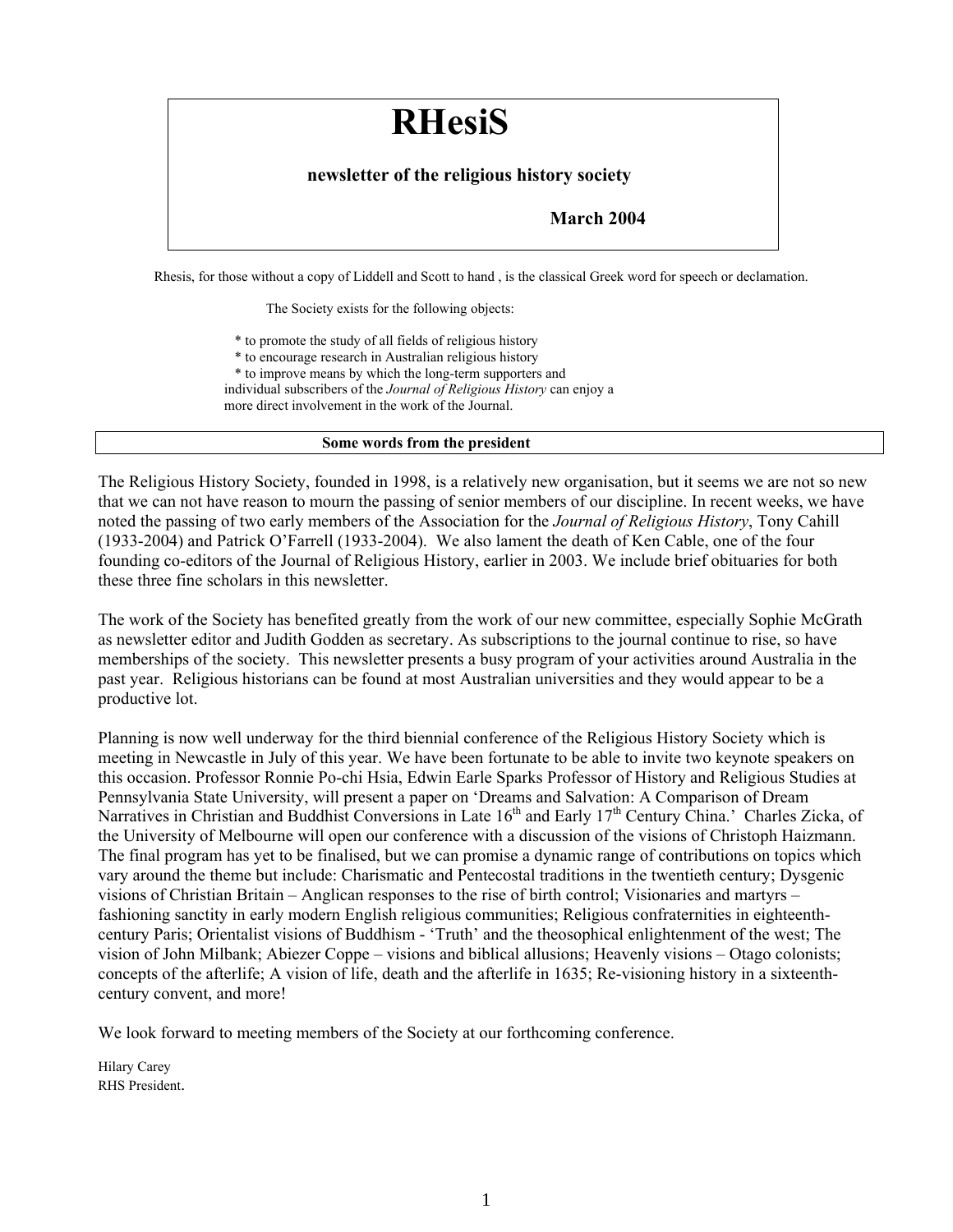# **some words from the newsletter editor**

As you will note, many more correspondents have responded to the call for news and we do appreciate their cooperation in making the newsletter more informative and interesting. I would like to exhort each member of our Society to alert me to any relevant happening – publication, conference et al – in our special area of interest. Just send an email or snail mail when convenient and I will file it away – every bit helps. There is certainly a growing recognition of the importance of religion in the lives of people down the ages and hence its centrality to the understanding of numerous aspects of general history. This was most evident in the Conference of the International Federation for Research in Women's History, which I attended at Queen's University, Belfast in August 2003.

The publishers of the *Journal of Religious History* have offered to mail out the Newsletter with the March issue of the Journal. It seems a splendid idea. Please let me know if you do not find this satisfactory for some reason.

Dr Sophie McGrath The Golding Centre Australian Catholic Univeristy Locked Bag 2002 Strathfield 2135 New South Wales Australia Ph. +61 2 9701 4129; Fax +61 2 9701 4129 Email: s.mcgrath@mary.acu.edu.au

## **News from New Zealand**

New Zealand religious historians have been significantly active this year. For a list of publications readers are referred to the *NZ Religious History Newsletter* produced by Dr Allan Davidson and others at St Johns College in Auckland.

At a day conference held preceding the NZ Historical Association's meeting in Dunedin in late November, eight papers were presented to an audience of some 25 academics and others. Four were by scholars who have recently completed PhDs: Dr Ali Clarke spoke on the observation of Easter and Christmas in Presbyterian Otago; Jennie Colman on Gaelic-speaking religious groups in NZ; Dr Kevin Ward on the impact of the Charismatic Movement in NZ; Dr Nicholas Reid on the Catholic Bishops of Auckland, Henry Cleary and his successor James Liston and their conflicts, (at the NZHA conference Reid spoke on another aspect of Liston, the subject of his doctorate); Yvonne Wilkie on the Presbyterian Archives of which she is the curator; Malcolm Prentis from Australia spoke on John Enright, an Australian Catholic priest who became a protestant minister and visited New Zealand; Dr Chris van der Krogt spoke on attempts to exclude Catholics from secular sports competitions in the 1920s; and Dr Laurie Guy spoke on A. H. Dallimore, a colourful preacher and healer in early 20th century Auckland.

At the NZHA conference that followed papers were presented by: Peter Lineham on Presbyterian contributions to economic debate in the 1930s; John Stenhouse on missionaries and anthropology; Katie Pickles on a camparison of the campaigns for the canonisation of Suzanne Aubert in New Zealand and Mary McKillop in Australia; and Hugh Morrison on the Bolivian Indian Mission, which was founded in NZ.

At the World War One history conference in early November Allan Davidson and Peter Lineham presented a joint paper on 'The churches and war and death'.

A large tide of theses is currently being written; and are listed in the October issue of the *New Zealand Journal of History*.

Dr Peter Lineham, Massey University P.Lineham@massey.ac.nz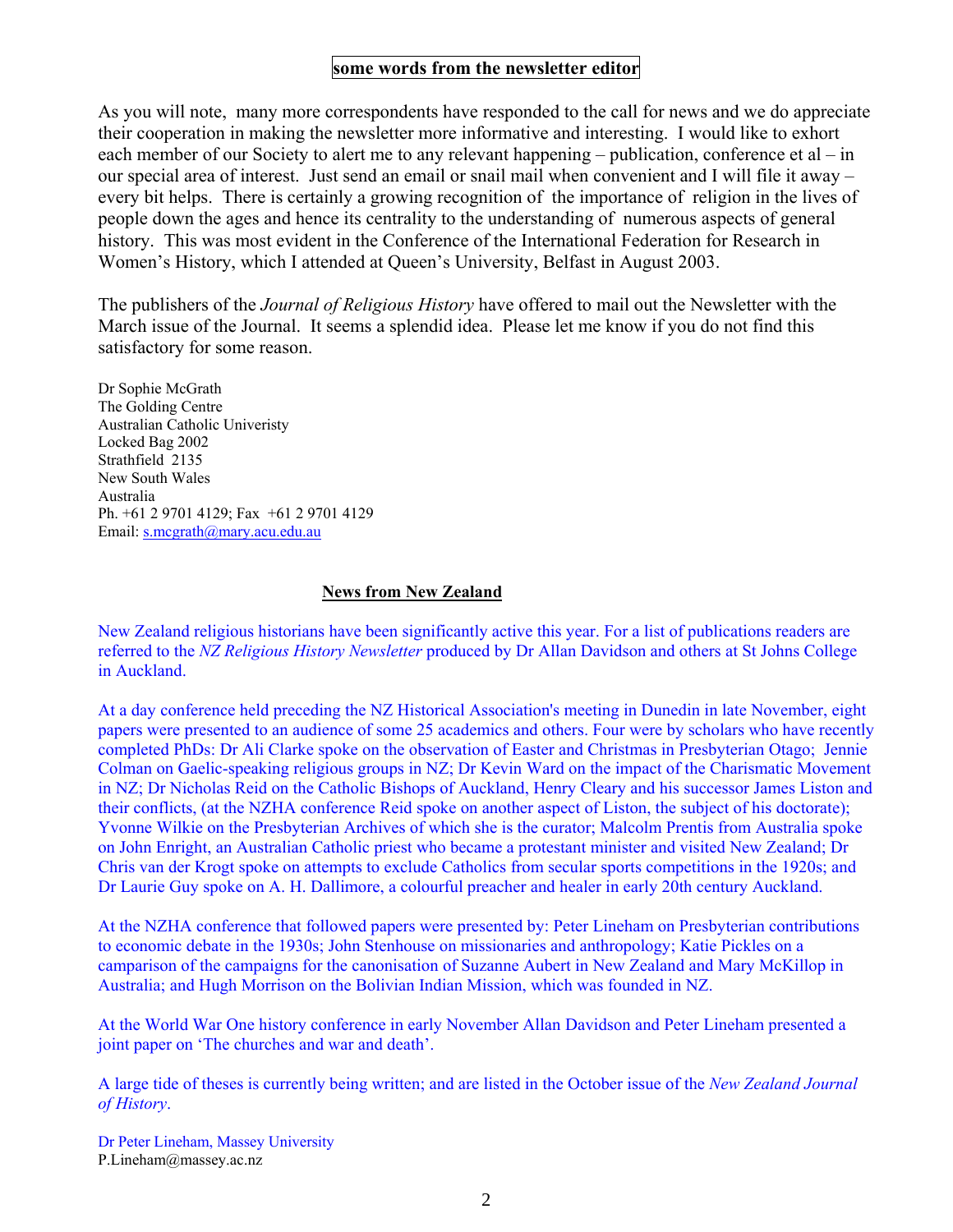# **Tasmania**

The subject of this report is Tasmanian historical writings from 1997 to 2003 on the subjects of religion (in the sense of beliefs, worldviews and linked practices), churches (in the generic sense of buildings or places used for religious ceremony and/or worship), and religious bodies (associational and institutional). *Tasmanian* historical writings on such subjects broadly means writings on religion by persons with some current link to Tasmania. The term includes, but of course is not limited to, writings about religion in Tasmania. Thus it includes Professor Rodney Thomson's medieval work. The term does not, however, cover work by someone now living in Tasmania which was published *before* that person came to Tasmania. (The reference is to Dr Elizabeth Freemen.) Her non-Tasmanian (that is pre-2002) publications are, nevertheless, listed below, distinguished by an asterisk. They are added to the list because they help convey a useful sense of the *current* range of Tasmanian interests in religious history.

Once upon a time, the History Discipline in the School of History and Classics at the University of Tasmania was named the History Department, and it retains — perhaps through stubborness, inertia, and continued access to daysprings of the world of learning — some of the ethos and collegiality of the best of the bodies which ran under the old-fashioned name.

Only a fool disparages amateurs, as such. Some of these have significantly enriched study of the history of religion in Tasmania. Genealogically focussed studies come to mind, but are far from the only source of enrichment.

In this report I cast a net back to 1997. A report on Tasmanian, and Tasmanian's, researches in the field of religious history which I sent to the Newsletter some time back must now be assumed to have fallen into a black hole. A good deal, as it happens, has been published over those half dozen years; and very likely some of this has escaped notice by members of the Society.

Histories of individual Tasmanian church buildings and congregations are here noted only if, in my (fallible) judgement, they might be of interest to non-Tasmanians.

[Note*: THS,* below, means *Tasmanian Historical Studies,* the annual journal of the Centre for Tasmanian Historical Studies, which forms part of the School of History and Classics; *PPTHRA* means *Papers and Proceedings, Tasmanian Historical Research Association*.]

#### **Tasmanian publications**:

Alexander, Alison, 'A Turning Point in Woman's History? The Foundation of the Woman's Christian Temperance Union in Australia', *THS,* vol. 7, no. 2, 2001.

- Blackler, Stuart, 'Henry Bodley Bromby, Dean of the Woeful Countenance', *PPTHRA,* vol. 49, no. 4, 2002, pp. 237-251.
- Blake, Philip, *John Youl, the Forgotten Chaplain: A Biography of the Reverend John Youl (1773-1827); First Chaplain to Northern Tasmania,* Philip Blake, Launceston, 1999.
- Boyce, James, *God's Own Country? The Anglican Church and Tasmanian Aborigines,* Anglicare, Tasmania; Social Action and Research Centre, 2001.
- Catchpole, Henry, *The Mercy Ministry in Burnie: A Brief Account of the Life and Work of the Sisters of Mercy over the 100 years since their Arrival in 1900,* H Catchpole, Burnie, 2000.
- Clarke, Luke Joachim, '"Lost to all humanity": Suicide, Religion, and Murder Pacts in Convict Van Diemen's Land', BA (Hons) thesis, History, University of Tasmania, 2002.
- Dinnen, Stewart, *Grace, Grit and Glory: A Historical Sketch of St Andrews Kirk, Launceston, 1850-2000,* Launceston, St Andrew's Presbyterian Church, c 2000.
- Edwards, Kerry, 'The Reverend William Bailey: A Wolf in Sheep's Clothing?', *PPTHRA,* vol. 47, no. 2, 2000, pp. 130-135.
- Ely, Richard, 'Australian Federation, Religion, and James Bryce's Nightmare', in *Intellect and Emotion: Perspectives on Australian History; Essays in Honour of Michael Roe*, jointly published by Centre for Australian Studies, Deakin University, and Centre for Tasmanian Historical Studies, University of Tasmania, 1998, pp. 151-170. (*Intellect and Emotion* was also published under separate cover as Issue no. 16 of *Australian Cultural History*.)

'The Religion of John West: Orthodox Protestant, Deist, Athiest, or What?', *Lucas: An Evangelical History Review*, nos 25 & 26, 1999, pp. 46-74.

'Andrew Inglis Clark on the Preamble of the Australian Constitution', *Australian Law Journal,* vol. 75, no. 1, 2001, pp. 36-43.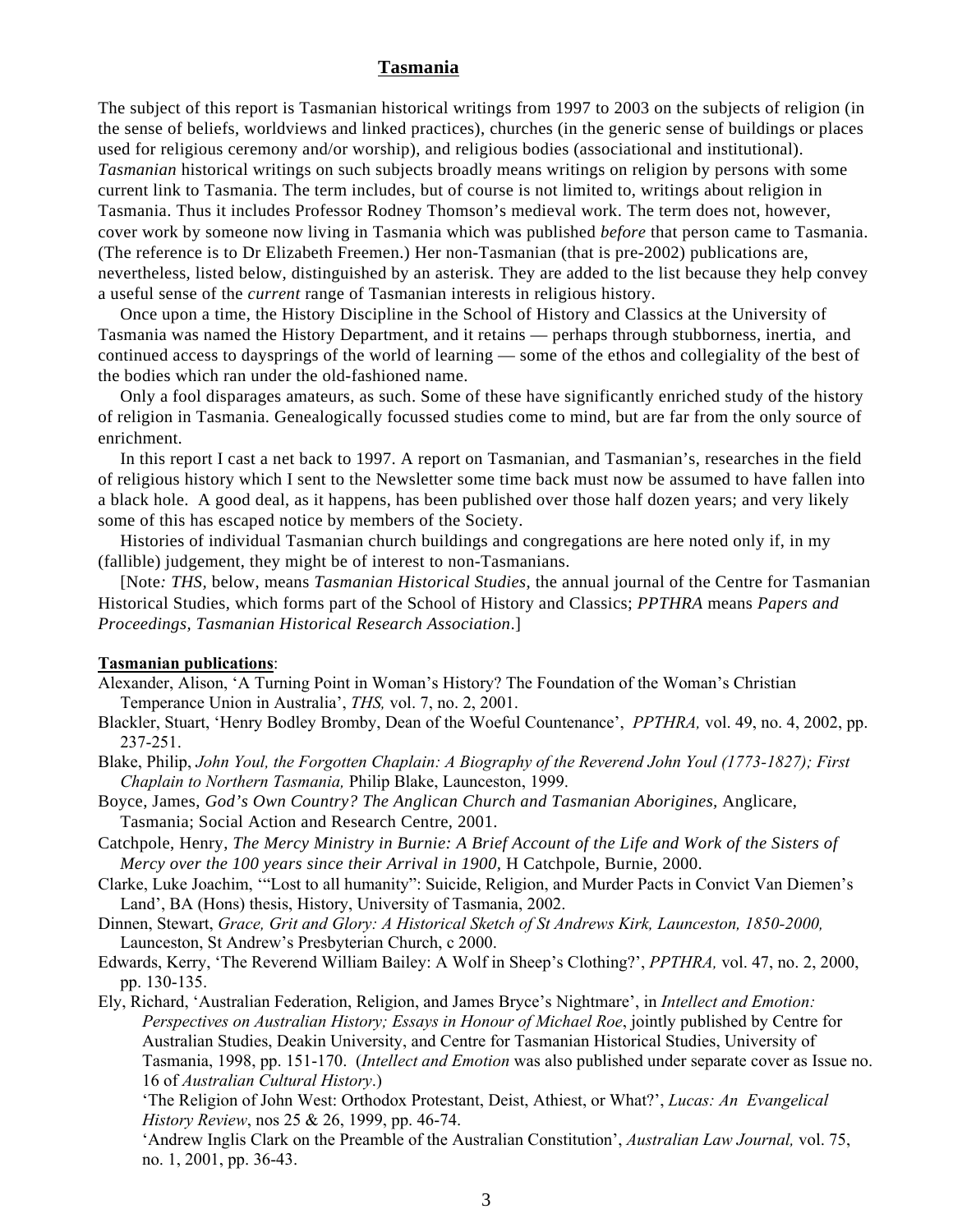'Church and State', in G Davison, J Hirst & S Macintyre, *The Oxford Companion to Australian History,* Oxford University Press, Melbourne, 1998, pp. 124-126.

- 'Churches', in H Irving (ed), *The Centenary Companion to Australian Federation,*Cambridge University Press, Cambridge, 1999.
- 'Inglis Clark's Religious Liberalism', in R Ely with M Haward & J Warden (eds), *A Living Force: Andrew Inglis Clark and the Ideal of Commonwealth,* University of Tasmania, Centre for Tasmanian Historical Studies, 2001, pp. 113-139,

 'Protecting Commonwealth from Church: Clark's "Denominational Education" and Beyond', in R Ely with M Haward & J Warden (eds), *A Living Force: Andrew Inglis Clark and the Ideal of Commonwealth,*  University of Tasmania, Centre for Tasmanian Historical Studies, 2001, pp. 113-139.

- 'The Poetry of Inglis Clark', in R Ely with M Haward & J Warden (eds), *A Living Force: Andrew Inglis Clark and the Ideal of Commonwealth,* University of Tasmania, Centre for Tasmanian Historical Studies, 2001, pp. 113-139.
- Review of Marion Maddox, *For God and Country: Religious Dynamics in Australian Federal Politics,* Canberra, Commonwealth Parliamentary Library, 2001, *in Uniting Church Studies,* vol. 8, no. 2, 2002, pp. 75-80.
- Freeman, Elizabeth*, Narratives of a New Order: Cistercian Historical Writing in England , 1150-1220,* Turnhout, Brepols, 2002.

'What Makes a Monastic Order? Constance Berman's *The Cistercian Evolution* and Issues of Methodology in the Study of Religious History', *Cistercian Studies Quarterly*, vol. 37, no. 4, 2002, pp. 429-442.

'Models for Cistercian Life in Jocelin of Furness's *Vita Waldevi*', *Cistercian Studies Quarterly*, vol 37, no. 2, 2002, pp. 107-121.

\*'Beautiful Lands and Wastelands: Medieval Monastic Communities and the Correct Use of Space', *Lateral: A Journal of Textual and Cultural Studies* [La Trobe University Melbourne], no. 3, 2000. Archived at <http://www.latrobe.edu.au/www/english/lateral/index.html>.

\*'The Medieval Nuns at Watton: Reading Female Agency from Male-Authored Didactic Texts', *Magistra: A Journal of Women's Spirituality in History*, no. 6, 2000, pp. 3-36.

\*'Wonders, Prodigies and Marvels: Unusual Bodies and the Fear of Heresy in Ralph of Coggeshall's *Chronicon Anglicanum*', *Journal of Medieval History* , vol. 26, no. 2, 2000), pp. 127-143.

\*'Meaning and Multi-Centeredness in (Postmodern) Medieval Historiography: The Foundation History of Fountains Abbey', *Parergon* , ns, no.16, 1999, pp. 43-84.

\*'Aelred of Rievaulx's *de Bello Standardii*: Cistercian Historiography and the Creation of Community Memories', *Cîteaux: Commentarii Cistercienses* [Pontigny, France] no. 49, 1998, pp. 5-28.

\*'The Many Functions of Cistercian Histories, using Aelred of Rievaulx's *Relatio de Standardo* as a Case Study, in Erik Kooper (ed.), *The Medieval Chronicle*, Proceedings of the 1st International Conference on the Medieval Chronicle, Driebergen/Utrecht, 13-16 July 1996, Amsterdam-Atlanta, GA: Rodopi, 1999, pp. 124-32.

- Killalea, Anne, 'Frontier Religion in Tasmania: Explaining the Success of the Christian Brethren in Tasmania', *THS,* vol. 5, no. 2, 1997, pp. 100-124.
- Jordan, Renée, 'White Ribboners: The Woman's Christian Temperance Union of Tasmania', BA (Hons) thesis, History, University of Tasmania, 2001.
- Lord, Alison, 'The Impact of Merovingian Christian Women: The Effect of Women's Contributions to Christianity and Female Monasticism', BA (Hons) thesis , History, University of Tasmania, 2002.
- McGrath-Kerr, Naomi, 'Women, Christianity and Merovingian Gaul', BA (Hons) thesis , History, University of Tasmania, 2002.
- Malham, Rosalie, Norman, 'Anglo-Norman, Saint: Edward the Confessor, 1066-1399', BA (Hons) thesis , History, University of Tasmania, 2001.
- Maxwell-Stuart, H & Duffield, Ian, 'Beyond Hell's Gates: Religion at Macquarie Harbour Penal Station', *THS,* vol. 5, no. 2, 1997, pp. 83-99.

'Skin-deep Devotions: Religious Tattoos and Convict Transport to Australia', in Kaplan, Jane (ed.), *Written on the Body: The Tattoo in European and American History,* Reaktion, London, 2000.

Moore, Timothy, 'The Clerical Role of the Rev. Samuel Marsden', BA (Hons) thesis , History, University of Tasmania, 1999.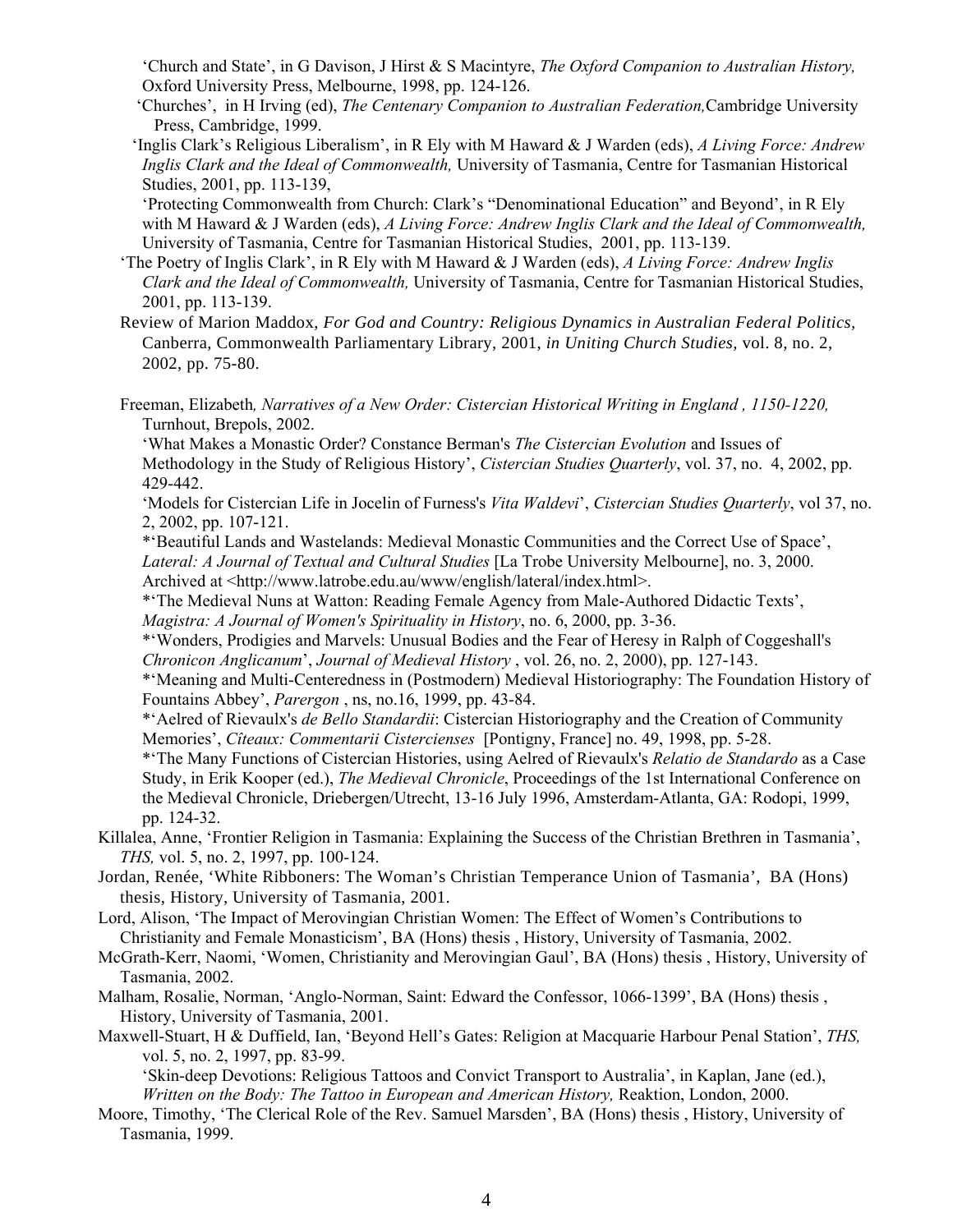- Muller, John, 'The Rise and Decline of the Islamic Syncretist Tradition in South Asia, with Special reference to Bengal: A Historiographic Study', BA (Hons) thesis , History, University of Tasmania, 2002.
- Powell, Michael, 'Khippan Vayama: Strive Earnestly: Cultural and Religious Themes in the Life of F L Woodward', PhD thesis, History, University of Tasmania, 1999.
- *Manual of a Mystic: F L Woodward: A Buddhist Scholar in Ceylon and Tasmania,* Karuda Press, Canberra, 2001.
- Ray, Anthony, 'Constructions of Sanctity in Merovingian Gaul,' BA (Hons) thesis , History, University of Tasmania, 2000.
- Read, Kenneth, *They Came to Preach and Prosper: A Brief History of the Geeves or Jeeves Family in Tasmania & Australia, 1842-1998*, Hobart, K J Read,1998 (pp. 415).
- Reeves, Kristelle, 'Crèche or Catalyst? Sunday Schools in Van Diemen's Land', BA (Hons) thesis, History, University of Tasmania, 2002.
- Ross, Lynette, 'The Bells of Port Arthur', *THS,* vol. 7, no. 1, 2000.
- Rowsten, Laurence, *Yesterday, Today & Tomorrow: A History of the Burnie Baptist Church, 1899-1999*, Burnie Baptist Church, Burnie, 1999.
- Scott, Preben, *The History of the Church of Jesus Christ of Latter Day Saints; Tasmania 1854-2001,* P V Scott & D A Woolley, Ulverstone, 2001.
- Smith, Desmond, 'The White Horse Inn: Cambridge, Lutheranism, and Subversion in the 1520s', BA (Hons) thesis , History, University of Tasmania, 1999.
- Southerwood, W T, *Catholics in British Colonies: Planting a Faith Where No Sun Sets Islands and Dependencies of Britain till 1900*, Minerva Press, London, 1998.
- Thomson, Rodney [entry], 'William of Malmsbury', in M Lapidge, J Blair, S Keynes, & D Scragg (eds), *The Blackwell Encyclopedia of Anglo-Saxon England,* Oxford, 1998.
	- *A Descriptive Catalogue of the Medieval manuscripts in Worcester Cathedral Library*, D S Brewer, Woodbridge, 2001.
	- *The Bury Bible,* Boydell, Woodbridge, 2001.

*England and the 12th Century Renaissance*, Aldershot, Brookfield, USA & Ashgate, Variorum, c 1998.

[Thomson, Rodney] & Winterbottom, Michael (eds), William of Malmsbury: *Saints' Lives: Lives of SS. Wulfstan, Dunstan, Patrick, Benignus and Indract,* Clarenden Press, Oxford, c 2002.

*William of Malmsbury,* Revised edition, Woodbridge, 2003.

Wilson, Elizabeth, '"Totally devoid of sensationalism": Mrs Baeyertz, the Jewish Lady Evangelist from Melbourne', *PPTHRA,* vol. 49, no. 3, 2002, pp. 153-166.

Dr Richard Ely, University of Tasmania Email: r.g.ely@utas.edu.au

#### **News from South Australia**

#### **Catholic Theological College, Adelaide**

Following from its successful seminar in February 2002 on 'Encountering Thérèse', the Catholic Theological College in Adelaide held another one–day seminar on 25 October 2003 on 'Mary in the Catholic Tradition'. More than 160 people attended. The following papers were given by members of the College's teaching staff: Rev. Dr Michael Trainor, 'Mary in the Bible'

Ms Josephine Laffin, 'Mary through history'

Rev. Dr Denis Edwards: 'Mary in contemporary theology'

Rev. Dr Anthony Kain, 'Mary in liturgy and prayer'.

#### **Uniting Church (Synod of South Australia) Historical Society**

The Society continues to hold two meetings each year, supplemented by occasional visits to historic churches and other places of significance in the Adelaide region. It also publishes a regular newsletter. In 2003 the Society bought the property of a former Church of Christ (the congregation having disbanded) at Black Forest, an inner southern suburb of Adelaide. This is being equipped as the Uniting Church History Centre, housing both archives and a library, to be formally opened in April 2004. It will be a valuable resource for students researching the history of the Methodist, Presbyterian, Congregational and (1977-) Uniting churches in South Australia.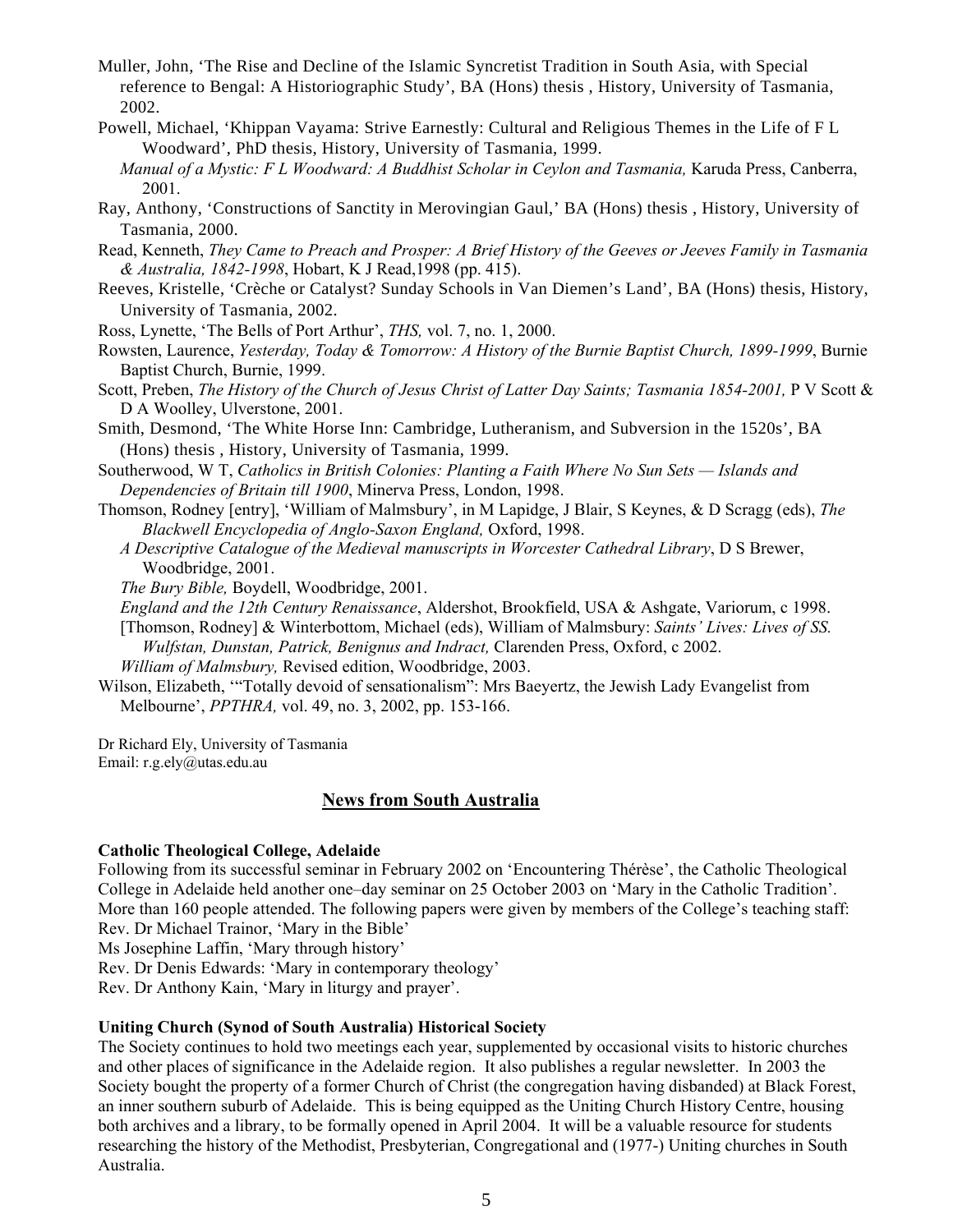Postal address: Uniting Church History Centre 44A East Ave Black Forest SA 5035 Email address: ucsahist@senet.com.au Web site: http://historicalsociety.unitingchurch.org.au

Recent lectures: April 2002: Kevin Secomb, '"The Excitable Little Pastor": The Ministry of Rev. J. Day Thompson in the North Adelaide Primitive Methodist Church (1892-1898)'. November 2002: Pauline Payne, 'Helping Hand Aged Care: Developing a Service, 1953-2002'. April 2003: Brian Blackburn, 'Nunyara: Highlights of 101 Years'. November 2003: Paul Barreira, 'Bereavement and Memorial Notices as Counterpoint to Devout Enlistment, 1914-1918'.

These lectures have been published by the Society and are available from the Uniting Church History Centre. A list of the Society's publications that are available for sale is on its Web site.

#### **Recent publications on the religious history of South Australia:**

Brian Dickey*, Giving a Hand: A History of Anglicare SA since 1860*, Adelaide: Anglicare SA, 2003. Josephine Laffin, 'The Archbishop of Adelaide at Vatican II', *Australasian Catholic Record*, vol. 80, no. 3 (July 2003), pp. 319-33.

Pauline Payne, *Helping Hand Aged Care, 1953-2003: A History*, Adelaide: Helping Hand Aged Care, 2003. Robert Rice, 'Patrick Bonaventure Geoghegan, the second Catholic bishop of Adelaide: his theological emphases compared with those of his predecessor Francis Murphy', *Australasian Catholic Record*, vol. 79, no. 2 (April 2002), pp. 214-27.

#### **A history/biblical studies publication from South Australia:**

Robert Crotty, *Beyond the Jesus Question* (Flaxton, Q'land, Post Pressed, 2003) Robert Crotty is an Adjunct Professor at the University of South Australia. He has for many years taught Biblical Studies and Studies in Religion at Yarra Theological Union (Melbourne), the United Faculty of Theology (Melbourne University) and the University of South Australia.

#### **Some other helpful publications on Australian religious history**

William W. Emilsen and Susan Emilsen (eds)*, The Uniting Church in Australia: The First 25 Year*s (Melbourne: Melbourne Publishing Group, 2003).

Colin Holden, *Church in a Landscape: A History of the Diocese of Wangaratta* (Melbourne: Melbourne Publishing Group, 2003).

Bruce Kaye (ed.) *Anglicanism in Australia: A History* (Melbourne, Melbourne University Press, 2002). Along with the book a web based reference collection has been developed: The Anglican in Australia Sources Site:http://www.anglican.archive.org.au

Tess Livingstone, *George Pell* (Sydney: Duffy & Snellgrove, 2002)

#### \*\*\*\*\*\*\*\*\*\*\*\*

#### **Australian Anglican History Seminar, Brisbane 2003**

These seminars have been held annually since 1997 at various locations, mostly in the capital cities. They were initiated by Dr Bruce Kaye, general secretary of the General Synod of the Anglican Church of Australia. The purpose was to provide a forum for scholars working on the history of Anglicanism in Australia, who until then were widely scattered and without a regular opportunity to discuss and connect their research with others in the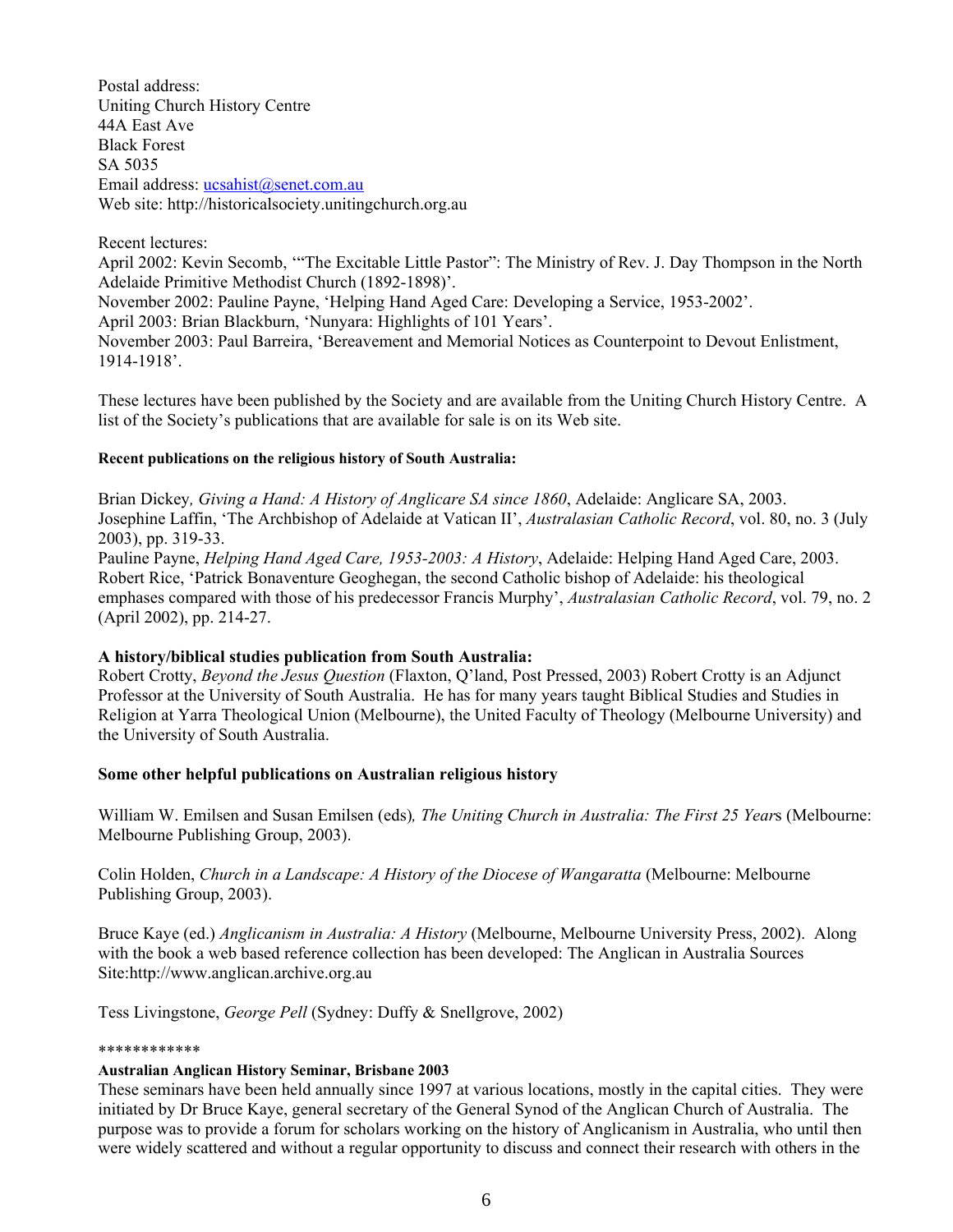same field. The principal outcome so far has been the planning, writing and publication of the first full-scale history of the Anglican Church in Australia, to which twelve historians from the seminar contributed chapters. As noted above, this was published in 2002 by Melbourne University Press: Bruce Kaye, Tom Frame, Colin Holden and Geoff Treloar (eds), *Anglicanism in Australia: A History*.

This year's seminar, held in Brisbane at Anglican Church Grammar School, was on the theme of the Anglican laity in Australia. Keynote papers were given by Dr David Hilliard (Flinders University), on 'A short history of lay Anglicanism in Australia', and Dr Peter Sherlock (University of Melbourne), on 'Lay Anglicans in Australian political life'. Other papers were given by Dr Brian Dickey (Flinders University), Rev. Dr Paul Robertson (Newcastle), Dr Mavis Rose (Brisbane, Dr Ian Walker (University of New South Wales) and Professor John Tonkin (University of Western Australia). These opened up many new areas for discussion and research, such as the ways in which lay Anglicans (rather than the clergy) shaped the church, lay piety, and the distinctive contribution of lay Anglicans to Australian political life, community organisations and the provision of social welfare services. Some of these papers will eventually be published in academic journals.

#### **National Queer Spirituality Conference, Adelaide 2003**

This conference, the first of its type in Australia, was held at the University of Adelaide on 21-23 November 2003 as part of the annual gay and lesbian cultural festival 'Feast'. The object was to explore spirituality from a 'gay, lesbian, bisexual, transgender, inter-sex and queer' perspective. It drew some 130 people, from all over Australia and from a variety of religions including Christianity, Buddhism, Judaism and paganism. Papers and workshops, in three or four parallel sessions, covered a diversity of topics, from the re-examination of biblical passages referring to homosexual behaviour, recent debates on homosexuality within the Uniting Church, the history of the Rainbow Sash Movement and 'queer Christianity' to shamanism, tarot, concepts of evil, transgender rites of passage, and sexuality and spirituality in traditional Aboriginal society. The conference was notable for its linking together of academic study, alternative spiritualities and personal stories. It is proposed to hold a second conference, during Feast, in 2005.

Dr David Hilliard (Flinders University) David.Hilliard@flinders.edu.au

# **Queensland**

Publications from the University of Queensland:

Professor Michael Lattke:

Review of Schenke, H. M., Bethge, H. G. & Kaiser, U.U. (eds) Nag Hammadi Deutsch. 1. Band: NHC 1, 1.v,1. In: *Theologische Literaturzeitung* 128 (2003) 409 - 412.

Review of Lim, T.H. et al (eds.) 'The Dead Sea Scrolls in Their Historical Context'. In *Bibliotheca Orientalis* 60 (2003) 181 -186.

Review of Baum, A.D. 'Pseudepigraphie und literatische Falschung im fruhen Christentum.' In Theologische Literaturzeitung 128 (2003) 754 – 756.

Review of Vermes, M. 'Hegemonius, Acta Archelai' (The Acts of Archelaus). Translated by M.V. with introduction and commentary by S.N.C. LIEU with the assistance of K.Kaatz. In: *Theologische Literaturzeitung* 128 (2003), 867 – 869.

Dr Rick Strelan:

'Outside are the Dogs and Sorcerers (Rev. 22:15)', BTB 33 (2003  $148 - 157$ . 'Elizabeth, Are You Hiding?' (Lk. 1:24)', JTS 54 (2003) 154 -147. 'Paul's "Arons" Again (Acts 19:12)' JTS 54 (2003) 154 – 157. "Going In and Out: Israel's leaders in Acts', JBS [http://journal of biblical studies.org] 3:1 (2003).

Dr Roxanne Marcotte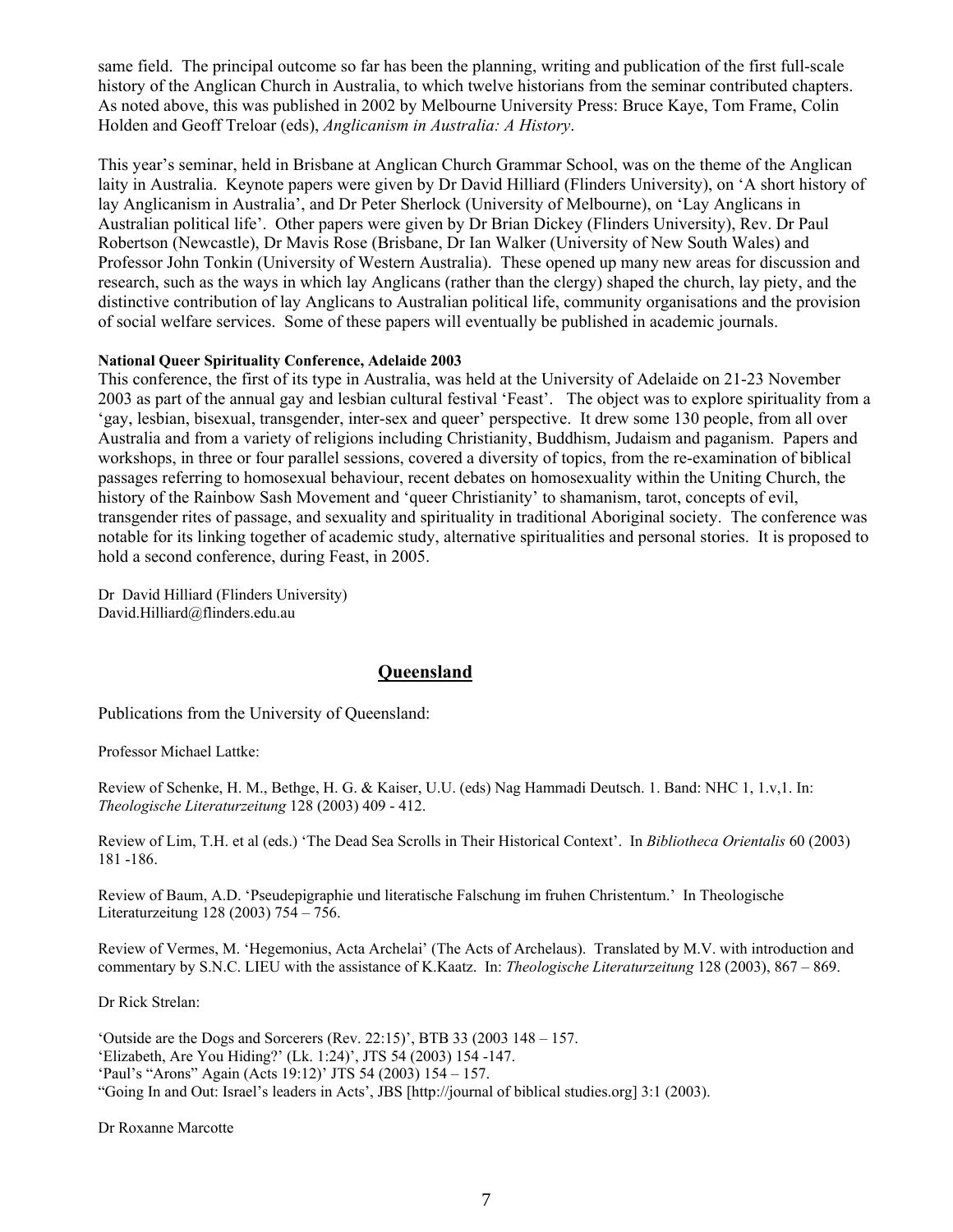'How Far Reforms Have Gone in Islam', *Women's Studies International Forum* (New York,USA), Vol.26.2 (2003): 153 – 166.

Professor Philip Almond:

'Western images of Islam, 1700 – 1900', *Australian Journal of Politics and History*, 49 (2003), 412-424. Demonic Possession and Exorcism in Early Modern England, (Cambridge, Cambridge University Press, 2004)

#### **News from the Centre for Early Christian Studies, Australian Catholic University, Brisbane Campus.**

Publication of Volumes 5 and 6 of the Early Christian Studies (ECS) Monograph series: D. Van Slyk, Quodvultdeus of Carthage: the Apocalyptic Theology of a Roman African in Exile, ECS 5 (Sydney: St Pauls, 2003.)

B.Neil and P.Allen*, The Life of Maximus the Confessor Recension 3*, ECS 6 (Sydney: St Pauls, 2003.)

B.Neil, G.Dunn and L.Cross (eds) *Prayer and Spirituality in the Early Church 3: Liturgy and Life* (Sydney, St Pauls, 2003) May be ordered from: early. christian@mcauley.acu.edu.au.

A West Pacific Rim Patristics Society was launched in August at the International Patristics Conference in Oxford. The newsletter of the Society can be read on the new website of Centre for Early Christian Studies.

The North American Patristics Society is holding its seventeenth annual meeting at Loyola University, Chicago, May 27 – 29, 2004. Enquiries: jgoehrin@mwc.edu

The Canadian Society for Patristic Studies annual meeting will beheld at Winnipeg sometime between 29 May – 6 June 2004. For exact details see the website: http://ccsr.ca/csps/

Professor Philip Almond, University of Queensland, email: palmond@mailbox.uq.edu.au. Dr Bronwen Neil Centre for Early Christian Studies, Australian Catholic University, Brisbane Campus Email: b.neil@maculaey.acu.edu.au

# **New South Wales**

#### **From Rei Kimura** (kimura@singnet.com.sg)

Rei Kimura is the author of the book on the Japanese cult, Aum Shrinrikyo entitled: *Aum Shinrikyo – Japan's Unholy Sect*. Concerning it he writes: 'On the  $26<sup>th</sup>$  of March 1995, sarin gas was released in a Tokyo subway station crammed with morning rush hour commuters and all hell broke loose. In the aftermath of anguish, death, painful injuries and broken lives, the deadly action was traced back to a cult called Aum Shinrikyo. What lay behind this ferocious lashing the cult had given to the orderly uncluttered society Japan was so proud of? …. Tsutsumi Sakamoto, a Yokohama lawyer took up the challenge of finding answers to these questions and one cold , gray November morning in 1995 the young attorney , his wife and ten month old son disappeared without a trace.' Kimura's research on the Aum Shrinikyo cult led him to Australia, where the cult's founder, Shoko Asahara, had purchased a farm to test sarin on animals.

The book is available from: Tower Books Pty Ltd, Unit 2/17 Rodoborough Road, French's Forest, NSW 2086; Ph 61 2 99755566; Fax: 61 2 99755599; email: miker@towerbooks.com.au

#### **The Golding Centre within the Australian Catholic University**

The Golding Centre for Women's History, Theology and Spirituality was established within the Australian Catholic University in 2003 after a two-year foundation period as a Project.

The genesis of this Centre is to be found in the growing awareness of the need within the Church for in-depth socioreligious analysis and historical research, following the large-scale review of the Church during the Vatican Council of 1962-65. Within the Australian context this led to the establishment of the National Catholic Research Council and the undertaking by the major superiors of religious institutes in the 1970s of a National Research Project on Religious Life. From the latter research project there emerged in the 1980s the Institute of Religious Studies. This along with the Bishop's 'Research Project on the Participation of Women in the Catholic Church in Australia' (1996 -1999) provided the immediate wider Church context for the establishment of the Golding Centre for Women's History, Theology and Spirituality. (A more detailed summary history is provided on the Golding Centre website noted below.)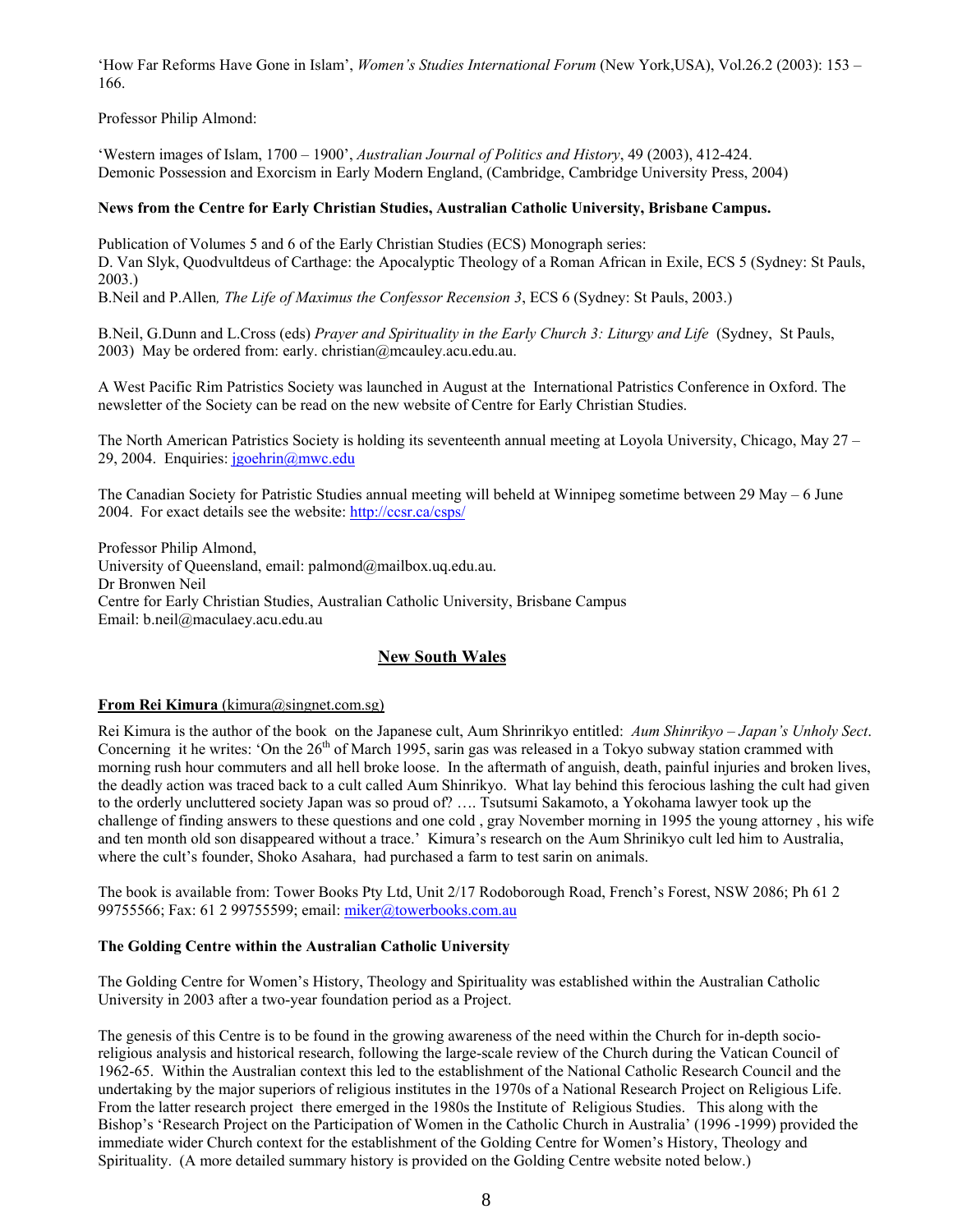This Centre, though based in the discipline of history, is multi-disciplinary and situated within the ACU Institute for the Advancement of Research with outreach to the various appropriate Schools within the University faculties. The Centre presently consists of a three member Centre Team with the members based on the Queensland, New South Wales and Victorian main campuses with outreach to the other campuses. Apart from having active support from a number of staff within ACU, the Centre has a large group of Friends in the wider community ranging across academics, archivists, and interested fellow travelers. The aim is to develop the Centre so that it is truly a community of scholars, which encourages and produces high quality research, which in turn contributes to the development of more authentic histories, theologies and spiritualities to inform decision making in both the wider community and the Church. The first major research project of the Centre Team is 'The Catholic Community and Woman Suffrage in Australia'.

The Centre is named to honour Annie, Kate and Belle Golding . Born on the goldfields of Tambaroora in New South Wales they all began their working lives as pupil teachers. Belle went on to enter the Public Service and become the first woman Factory inspector in NSW; Kate married fellow teacher Michael Dwyer; and Annie moved through the teaching service to become a school principal. Throughout their lives they were actively involved in public affairs especially woman suffrage, and educational and social reforms. They informed their activism with wide reading and contributed to current debates through the written and spoken word. Annie Golding's paper on 'The Industrial and Social Condition of Women in the Australian Commonwealth' presented at the 1909 Australasian Catholic Congress included a comparative statistical analysis of the wages of men and women in New Zealand and Australia. This paper was picked up in the 1970s by the women historians Kay Daniels and Mary Murnane and included in their documentary history: *Uphill All the Way – A Documentary History of Women in Australia*, published by the Univeristy of Queensland Press in 1980.

#### Sophie McGrath

s.mcgrath@mary.acu.edu.au

Golding Centre website: http//dlibrary.acu.edu.au/research/whits (The Centre may also be accessed through the Research section of the ACU corporate website: http://www.acu.edu.au)

#### **Book Review**

#### **Mark Hutchinson,** *Iron in Our Blood: A History of the Presbyterian Church in NSW, 1788-2001.* **Sydney: Ferguson Publications/Centre for the Study of Australian Christianity, 2001, xvi+534 pp., illus, index, ISBN 0 949197 90 4, RRP AUD\$40.00.**

*Iron in Our Blood* is a social and intellectual history of an important part of the Australian community and of its religious life. Hutchinson comes as a sympathetic and insightful outsider, with the outsider's ability to see the wood and not just the constituent trees. While telling the story of the vigorous institution builders, common life and a thoughtful though latterly somewhat confused people, the book tackles head-on the misconceptions of Presbyterianism common in Australian history writing. He also tackles Presbyterian misconceptions about their own colonial history as well as building on earlier work by Bridges, Ward and others. The result is a stimulating re-thinking of the internal dynamics of and external influences on, the Kirk as well as the contributions of Presbyterians to Australian life. There are also astringent insights into the inevitability of change in human-built structures, not to mention sin. The chapter titles alone are arresting, even confronting to insiders.

Emeritus Professor Bruce Mansfield says in the foreword to the book:

The genre [of denominational histories] has one great difficulty and a number of special temptations. The difficulty is that many of the most interesting things about a denomination's history are not peculiar to it but straddle various denominations and countries: theological movements and controversies, cultural influences and confrontations, even organisational dilemmas … The crux for an author is to recognise the porosities (to use Hutchinson's expression) for the movement of ideas and cultures, while defining the denominational matrix in which influences and ideas are caught and reshaped. Throughout this book, there is a consistent, and largely successful, effort to hold these things together (p. x).

There is another problem, raised at a meeting to commemorate the centenary of Presbyterian federal union, held at United Theological College in 2001. It is this: where do we 'Presbyterians' who followed our church into the Uniting Church fit? Should this be a history of the continuing rump backwards or a history from the Presbyterian founders forwards? Does it, in other words, explain the present day Presbyterian Church to itself and/or ignore the mainstream of the pre-1977 church because it allegedly 'departed' (whether in spirit well before 1977 or legally in 1977)? Well, Hutchinson tries to have his cake and eat it too. In the last couple of chapters this leads to some puzzling explanations of why the continuing rump has been as it has since 1977. Hutchinson does recognise and highlight the danger signs and divisions well before 1977, and some of these divisions continued in both churches after union though differently and the continuities and causation are to say the least fractured. Of course, pursuing this on Uniting assumptions would also face a similar, equally thorny but almost opposite problem. It's a little like a Rugby historian's being tempted to ignore either League or Union after 1908. One wonders whether the author refrained from making 1977 a significant structural break in his history on historical or some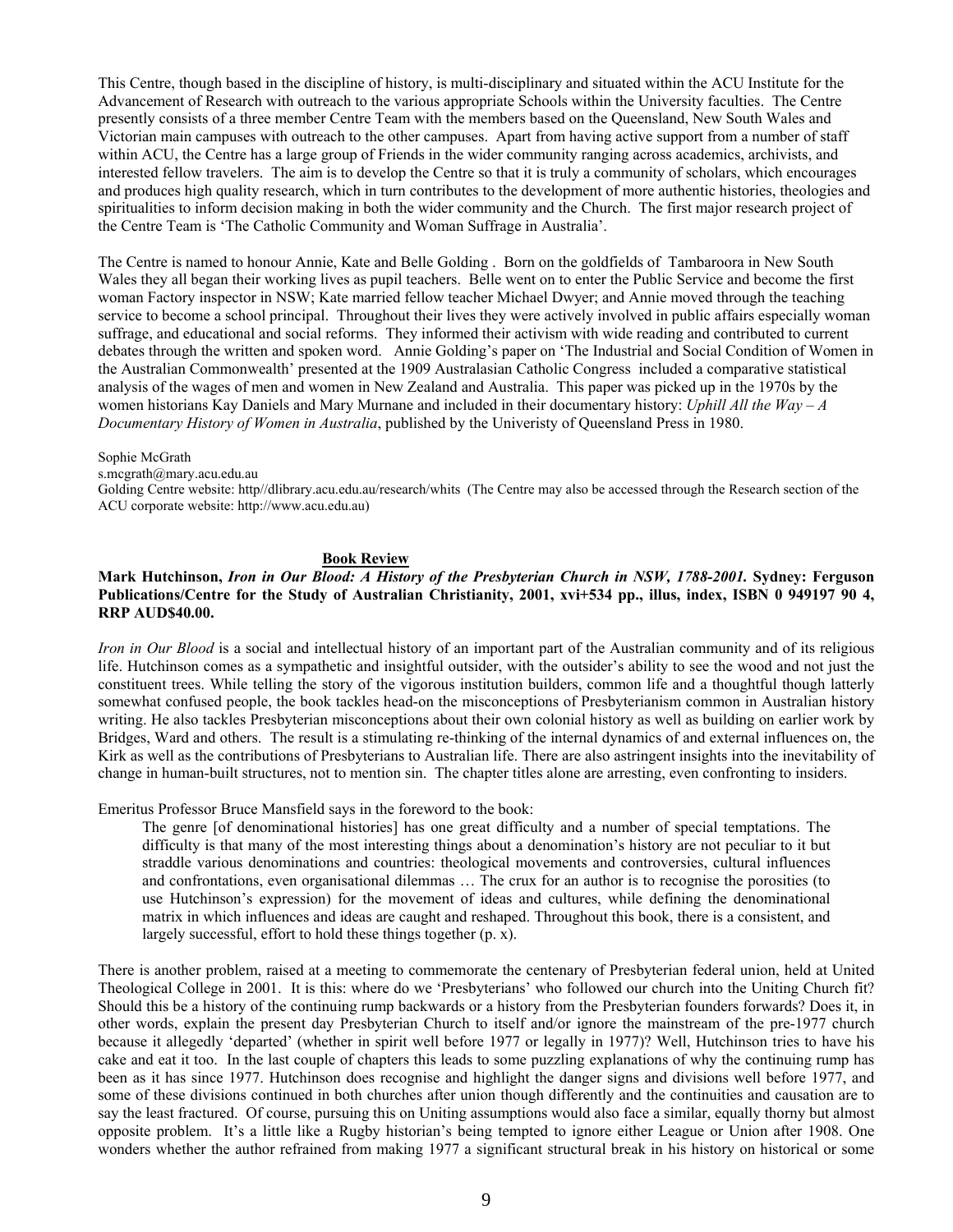other grounds. If anything, although the continuities are strong between the pre- and post-1977 PCAs, for good or ill, the continuing church has been less continuous of pre-1977 Presbyterianism in some significant ways than the Uniting Church.

Bruce Mansfield asks whether the author 'does not, towards the end, retreat onto a theological base-camp and put in jeopardy the socio-cultural insights that have given the bulk of his work its distinctive character' (p. xi). The answer is yes, partly as a reflection of what has actually happened to the continuing church and this is interpreted by reference to shifts in global issues, secularizing processes and Mol's sociology (pp. 400-404, 419). However, the author does tend to pay greater attention to the dominant party line post-1977 than to the 'silent majority' in the parishes. (This is offset somewhat by giving that dear old heretic Ernie Vines an honourable mention in the last chapter, no doubt an offence to the dominant party.)

However, to go back to the beginning, we should express appreciation for Hutchinson's exposition and testing of the 'Ebenezer myth'. Some will find fault here, but the pre-Lang period has always been ignored or distorted. It is also good to see Scots Presbyterian Commissariat officer William Wemyss acknowledged. Another strength is the reference to parochial activity within the broader context, although it is rather spasmodic and some might quibble about the later predominance of North Sydney, St Stephen's, Ashfield and Epping in these discussions. Glebe was a powerhouse once; Lindfield-Killara, Eastwood and Hurstville had their moments; and country influences such as the Ross family of Holbrook and the Camerons and Sinclairs of Glen Innes miss out here, except in endnotes. Clive James, of course, wrote unreliably on Kogarah. (Is it coincidence that they mostly later moved into union?)

Hutchinson boldly analyses the entanglements of the various Scottish, British, colonial, Presbyterian, Protestant and Christian traditions amongst the people of whom he writes. He paints on a broad canvas, attempting to balance the social and theological contexts with narrative dynamics and biographical details. He attempts to weave laymen and women into the story, using family papers, diaries and interviews (though the latter are of a badly skewed sample, post-1977).

Hutchinson's treatment of the meaning and significance of secular education in the latter half of the nineteenth century is intelligent in confronting the usual easy assumptions by Barcan, Austin and others about the meaning of, and what was behind the push for, 'secular' education. In this section, Hutchinson highlights the Presbyterian contribution to nationbuilding at its height but on the verge of decline. The 'capture of the education market', as Ken Knight once put it, is clearly demonstrated for New South Wales.

The discussion of the Angus affair is placed in multiple international and local, social and ideological, contexts. The association of liberal theology with conservative politics, conflicts over the place and nature of evangelism, the fallout from the Great War and shifts of wealth and power within the laity all come into play, with the Angus case a symptom rather than the main game. (One minor error is the statement that Angus was an alumnus of Princeton Seminary; significantly, he obtained his PhD from Princeton *University*.) Hutchinson seems to accept Susan Emilsen's negative view of Ronald Macintyre; personally I think he is more misunderstood than Angus. For what it's worth, I think Hutchinson is pretty right about that other heretic, Peter Cameron, in the 1990s. The latter was convicted not just because the 1993 Church was different from that of 1939; it was also because Cameron was a less pious and attractive heretic than Angus.

Bruce Mansfield notes this sentence on the post-1945 Church: 'When Presbyterians could not agree on a creed, and the legality became all, all matters were necessarily fought out as issues of polity'. This is indeed a profound and resonant insight. There are more. 'The spiritual significance of the balance sheet' is the cheeky but sadly appropriate title of the chapter which deals with, *inter alia*, the advent of stewardship and Billy Graham's 1959 Crusade. 'The prospect of renewal through division, and unity through bureaucracy' in 1977 (not 1975 as the author says; p. 356) came out of a Church 'marking time' (p. 360).

The political involvements of Presbyterians are treated with consistency and some perceptiveness. Hutchinson carefully identifies the specific aspects of politics influenced by Presbyterians rather than simply observing the over-representation of them in Parliament. Characteristically, the often held portfolios related to land and education. The author explains well the rupture of radical politics and conservative theology amongst Presbyterians between the 1880s and 1940s; it might surprise many middle class Presbyterians to think it was ever otherwise. Mind you, plenty of Presbyterians who immigrated after the Great War were Labor supporters, something reflected in the proportion of Labor MPs of Scottish birth from the 1930s, but not in sufficient numbers greatly to affect the general trend in Presbyterian voting patterns.

The full panoply of Hutchinsonian tropes is deployed here, but only once each and to good effect. They add freshness and stimulation of thought. I particularly liked 'the whale in the Sydney evangelical bath-tub, Sydney Anglicanism'. The text is peppered with real people, often speaking with their own voices. We must be grateful for the retention of 60 pages of endnotes, though there is only one endnote per paragraph, so that many are so long that it is frequently hard to find the precise reference for which one is looking. The international comparisons are valuable but cuts to the excessive discourse and reference detail in many endnotes may have provided space for separating the notes. With a 36 page bibliography, a modified Harvard system within footnotes might also have saved space. There are also some slightly odd omissions,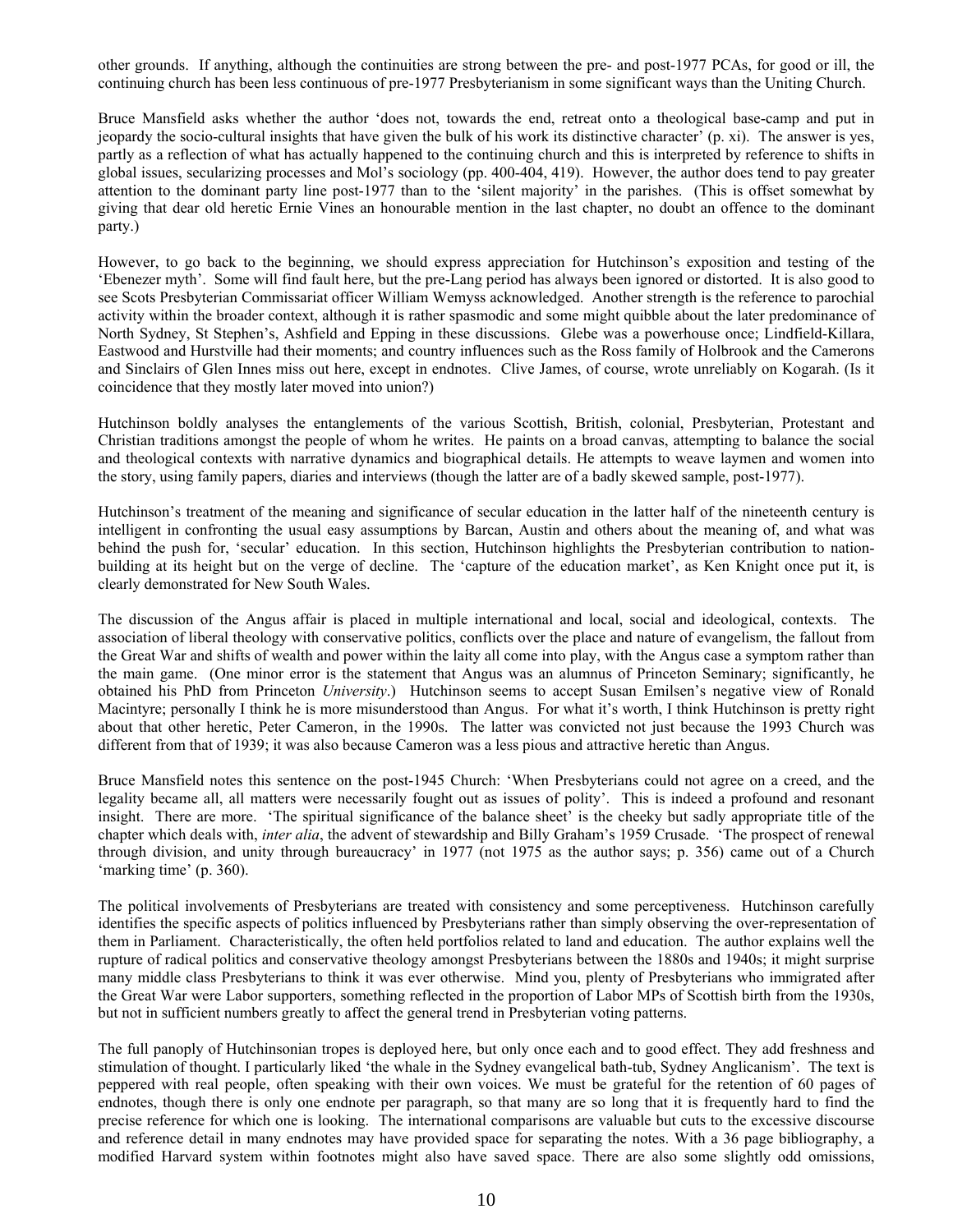including many parish histories (admittedly mostly slight and turgid but often valuable for what they do and don't say. On the other hand, five parishes' and two Presbyteries' records are listed).

Hutchinson has done what has been done so seldom in Australian religious history - written a major denominational history with scholarship, sympathy and insight. While no book is perfect, this book sets a new standard and promises much for the future of Australian religious history (Mark Noll, Wheaton College).

The words of the cautious Mark Noll are not misplaced. Whatever else one says, Mark Hutchinson is to be congratulated on a fine piece of research and writing. We now have useful, recent one volume histories of Methodists and Presbyterians in New South Wales and an Australia-wide work on the Congregationalists. The present title shows the book's colours far more than the prosaic *The Methodists*. Some thought of racism or triumphalism when they heard of the title, *Iron in our Blood*. They need not have worried. It is perhaps weakened by trying to be all things to all persons, hence criticism received from different quarters of the theological compass. However, it is more wide-ranging in its spiritual, intellectual and social anchors than the other two denominational histories, and offers much whatever you are looking for in such a history.

#### **Malcolm Prentis (Australian Catholic University, Strathfield Campus, NSW**)

m.prentis@mary.acu.edu.au

#### **Sydney based Australian Catholic Historical Society**

#### **Programme for 2004**

**Sunday 8 February** 2.30 pm, St Mary's Cathedral Annual General meeting followed by 'Challenges – Motor Missionaries who set out to bring to all children the Good News of Jesus', paper presented by Sr Mary Hugh sgs **Sunday 14 March** 2.30pm, St Mary's Cathedral 'Bishop Torreggiani and the Diocese of Armidale', Fr Patrick Colbourne ofm **Sunday 18 April** 12 noon Visit to Loreto Kirribilli, including Mass at 12 noon, picnic lunch and tour by archivist. **Sunday 16 May** 2.30, St Mary's Cathedral 'The History of the Matthew Talbot Hostel in the Archdiocese of Sydney', presented by Pat Flynn. **Sunday 13 June** 2.30pm, St Mary's Cathedral 'Some Catholics in the *Australian Dictionary of Biography'*, Dr Chris Cunneen **Sunday 11 July** 2.30pm, St Mary's Cathedral 'Serving the Australian Bishops in their promotion of social justice and human rights: 1987 – 2004', Dr Michael Costigan. **Sunday 8 August** 2.30pm, St Mary's Cathedral Thirteenth Gavin Cashman Memorial Lecture: 'That Other State Aid Question: Assistance to Charitable Homes', Peter Quinn (doctoral candidate at University of Sydney) **Sunday 12 September** 2.30pm, St Mary's Cathedral 'The Reception of Vatican II in Australia in 1965', Dr Richard Lennan. **Sunday 10 October**  Excursion to St Michael's Wollambi, including Mass, picnic lunch and talk. **Sunday 14 November**  2.30pm, St Mary's Cathedral 'Australia's Fenian Scare: the Attempted Assassination of Prince Alfred, Duke of Edinburgh, on Clontarf in Sydney in 1868', Dr Keith Amos **Sunday 12 December**  Christmas Function: Mass at 12 noon at St Mary's Cathedral, followed by lunch. Guest speaker: Errol Lea-Scarlett on 'Earthquake, Wind and Fire – the writing of parish history.'  $\epsilon$ 

#### **Victoria**

Cambridge University Press in 2003 published Judith Brett's *Australian Liberals and the Moral Middle Class: From Alfred Deakin to John Howard.* Judith teaches politics at La Trobe University in Melbourne. Her book provides, among other things, an interesting analysis of the great sectarian divide between Protestants and Catholics that was significantly influential in twentieth Century political life in Australia.

Dr Jill Blee, Research Fellow at the Australian Catholic University, is preparing for publication her book: From the Murray to the Sea: A history of Catholic Education in the Ballarat Diocese.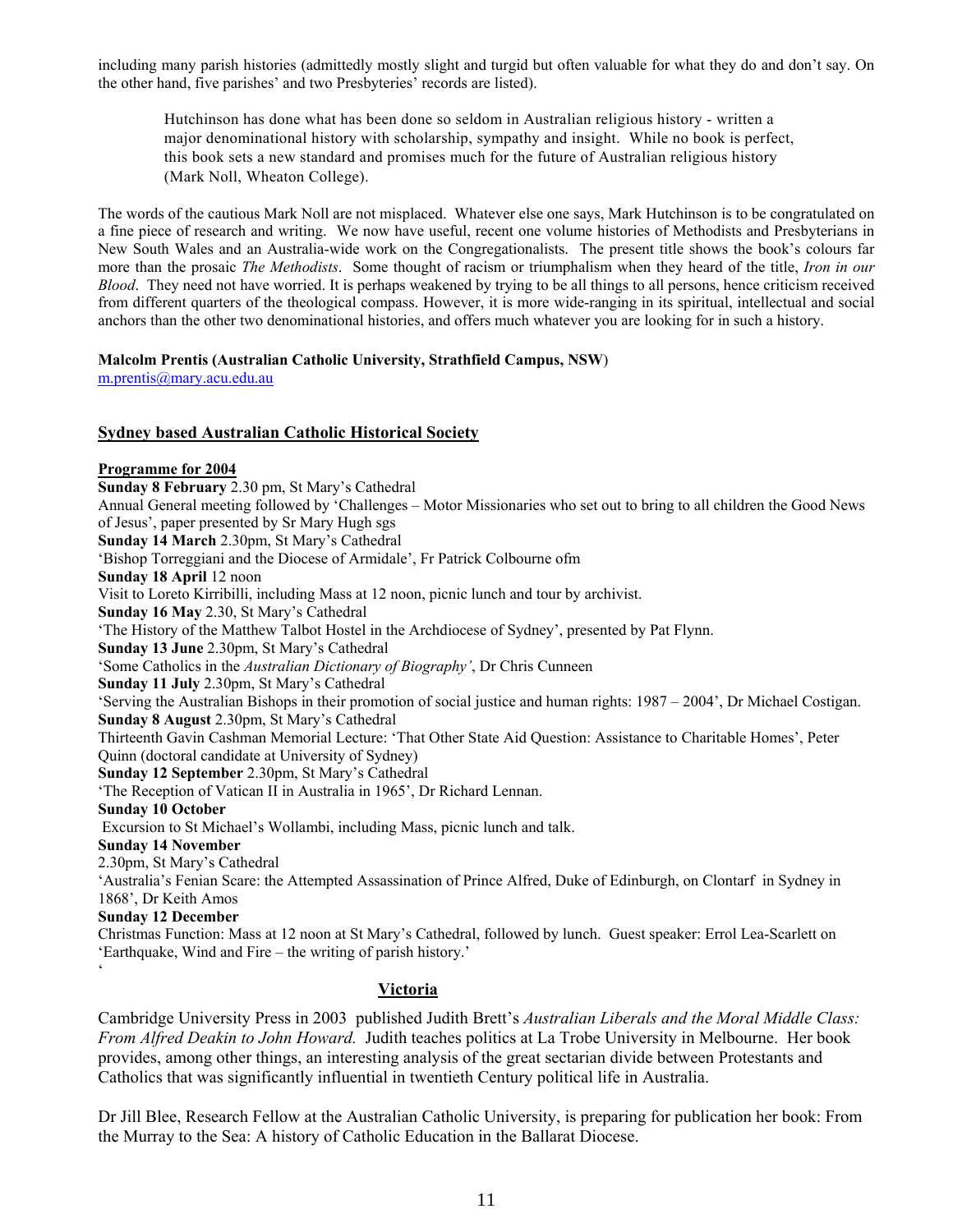Dr Katharine Massam,a professor of church history at UCA Theological Hall within the Melbourne College of Divinity, is preparing for publication her book on the Benedictine Missionary Sisters of New Norcia.

# **Forthcoming Conferences and Exhibitions**

## **ANZATS Conference**

The 2004 ANZATS Conference will be held at Queen's College, Melbourne from 5 - 9 July. The theme is 'The Glory of God: Humanity Fully Alive.' Key note speakers: Dr Paul Nadim Tarazi, a biblical scholar from St Vladimir's Seminary, New York, and Bishop Hilarion , Russsian Orthodox bishop of Vienna. Papers from members are invited and need not be on the conference theme. Presenters will be allowed 20 minutes for their presentation and a further 20 minutes will be devoted to questions and discussion. Abstracts of and proposals for papers should be sent to Professor Christiaan Mostert, Uniting Church Theological Hall, Ormond College, Parkville, 3052, Australia or email cmostert@vic.uca.org.au

# **The 10th Colloquium of Gregory of Nyssa**

The 10<sup>th</sup> Colloquium of Gregory of Nyssa will be organized by the Centre for Patristic, Medieval and Renaissance Texts (University Olomouc – University Brno – Czech Academy of Sciences Prague), from Wednesday to Sunday, 15 –19th September 2004 in Olomouc.

Contact details: Dr Lenka Karfikova, Director of the Centre. Email: karfikl@volny.cz Eva Pobezalova, secretary Email: centrum@cmfnw.upol.cz http://centrum-texty.upol.cz

#### **Exhibition: Crown and Veil: The Art of Female Monasticism and associated Colloquium**

This exhibition will be shown from 17 March – 26 June, 2005 in the Exhibition Hall of the Federal Republic of Germany in Bonn and the Ruhrlandmuseum in Esse. It is dedicated to all forms of female religiosity from the early Middle Ages until the Reformation. The focus is on works that were made by and for nuns and canonesses. Special attention will be paid to the world of women in medieval art, be it as artists, patrons or, collectively, as an audience.

The Exhibition will present the artistic production by and for medieval nuns and canonesses both in relation to its diverse functions (piety, liturgy, instruction, ceremony) as well as in terms of its content (iconographic traditions, knowledge, theology, norms, genres) and formal dimensions. The chronological span of the exhibition extends from the sixth to the sixteenth century.

 A colloquium is scheduled in association with the Exhibition form 18 – 22 May, 2005 in Bonn and Essen. For more information see the website: http://www.h-net.org/announce/show.cgi?ID=135911

#### **Some Interesting Publications from America and Canada**

Harvey Hill , *The Politics of Modernism: Alfred Loisy and the Scientific Study of Religion*, Catholic University of America, 2002.

James A.Morone, *Hellfire Nation: The Politics of Sin in American History*, Yale University, 2003.

Mark Noll, *America's God: From Jonathan Edwards to Abraham Lincoln*, Oxford University Press, 2002.

Debra A.Myers, *Common Whores, Virtuous Wives: Free Will and Christian Women in Colonial Maryland*, Indiana University Press, 2003.

Myra Ruthersdale, *Women and the White Man's God: Gender and Race in the Canadian Mission Field,* University of British Columbia, 2003.

John Arnold Schmalzbauer, *People of Faith: Religious Conviction in American Journalism and Higher Education*, Cornell University, 2003.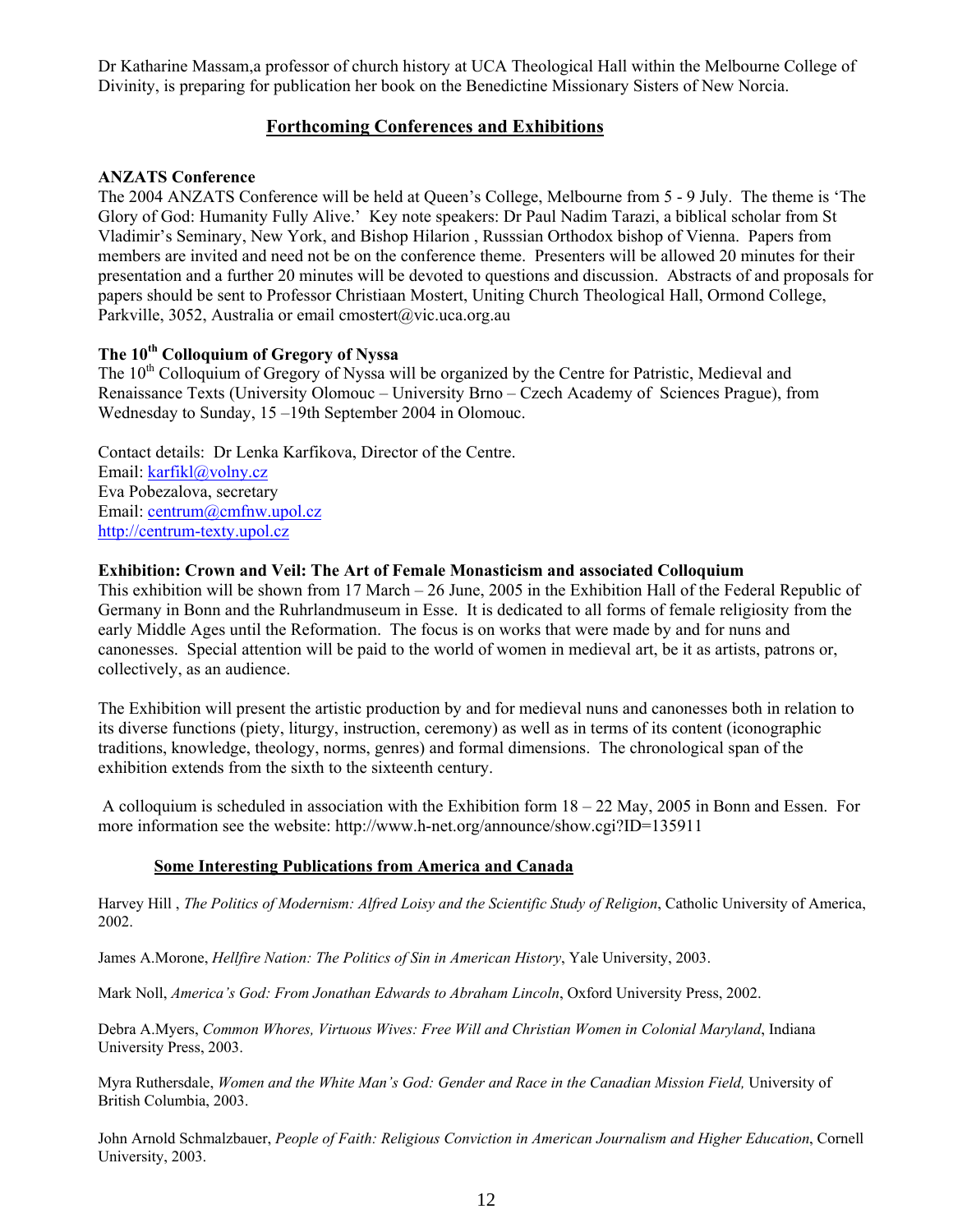# **Obituaries**

# **Kenneth John Cable (1929 – 2003)**

Kenneth John Cable, AM, university lecturer, consultant historian and prominent Anglican layman, died on 5 September 2003, aged 74. He is survived by his widow Leonie, two daughters and four grandchildren, but he lives in the memory of countless students and colleagues worldwide.

Ken's early career was studded with prizes. Dux of Sydney Boys' High at 16 and top of the state in History at the 1945 Leaving Certificate, he took First Class Honours and the University of Sydney Medal in History in 1950. He spent two years as a junior lecturer there before being awarded the Giblin Fraser travelling scholarship. At King's College Cambridge (1952-6) he was much influenced by his teachers, Christopher Morris and Sir Geoffrey Elton. He returned to lecture first at the fledgling UNSW and then from 1958 at Sydney University, where he became senior lecturer in 1964, associate professor in 1968 and head of the department of History in 1987. He retired in 1989.

He lectured in British History, beginning with the British segment of the large first year course in early modern European history and subsequently he taught courses in Australian and urban history; indeed he could (and did) lecture on almost any topic. The lectures were always thoroughly prepared and delivered with a dry and witty humour, though in his early years his nervous mannerisms betrayed the strain of addressing hundred of students piled into steeply tiered lecture theatres. I well remember that as a fresher in Lent term 1959 I inscribed across my lecture notes his then style and title – 'K. J. Cable, Esq., M.A. (Syd. et Cantab.)'. Those were the days before cosy familiarity between staff and students.

His most significant body of published work appears in the *Australian Dictionary of Biography*, where he was a member of the editorial board and NSW section editor. His articles – 75 all up, spread over all the 16 published volumes of that work, and more will appear posthumously – include Anglican bishops, clergy and lay persons, cricketers and professors and administrators of the University of Sydney. Each is a little gem: succinct, fastidiously accurate, witty at times and knowledgeable. He might be described as the ideal miniaturist – even to his handwriting. In March this year he was awarded the *ADB* medal for long and distinguished service. His reply on that occasion was brilliant: a clever and largely *ex tempore* mix of reminiscence, good stories and penetrating comment. His projected histories of Sydney University and the Anglican Church in Australia never appeared, though in 1987 (with Stephen Judd) he published *Sydney Anglicans*. His eye for detail is especially evident in his card index of over 11 000 Anglican clergy who served in Australia since 1788, undertaken first in collaboration with the Revd Noel Pollard, then with Leonie his wife.

Most of his later work as a consultant historian is unattributed. He was a fine historical geographer and this field became his speciality after his retirement from the university. He always said these were his happiest and most fulfilling years. He rescued many a deficient conservation management and local environment plan, not least those for South Sydney Council and the Prince of Wales hospital, where he was often a patient. He revelled in biography – that was one of his listed hobbies in *Who's Who* – and his biographical sketches and chronologies for the Duke of Hamilton's *Mary Queen of Scots* (1991) make up over half the book.

Ken gave his time and knowledge generously to everyone, especially his research students. His advice as a postgraduate supervisor was always to the point; as an examiner he was fair and meticulous. He spent much time on committees, including the councils of St Paul's, the Anglican College at the University of Sydney, the Board of Studies in Divinity at that university (chairman, 1976-86), St Catherine's School Waverley, the NSW Parks and Wildlife Service, the Heritage Council, the Royal Australian Historical Society (president 1977-82) and the Society of Australian Genealogists. He was long the 'scribe' (the organizer and inspiration) of that dining club for orthodox, intellectually minded churchmen, known as The Heretics. For his public service in the heritage field, he was honoured in 1982 with the AM. As a committee member, he exercised a great facility for summarizing a discussion – and getting in the last word!

A committed Anglican and a high churchman, Ken played a very straight bat (and he loved his cricket) in the party squabbles which beset his church. He periodically published updated editions of his history of his parish church, St James' King Street; he was at the end the senior fellow of St Paul's College, and at various times held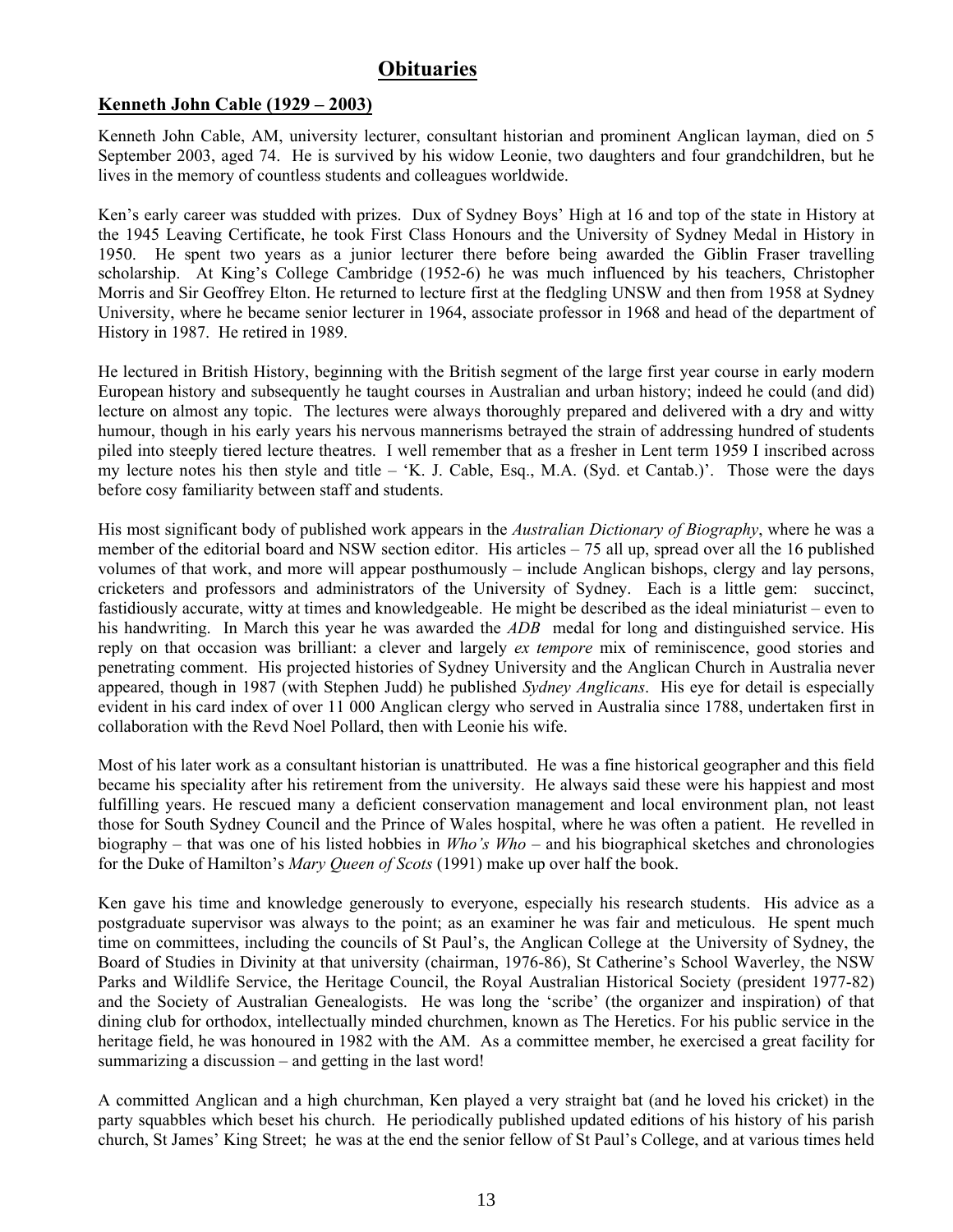a seat on Sydney synod. For years he taught Australian church history at Moore College, where generations of Sydney clergy sat at his feet. He spoke often at area deanery meetings and parish and diocesan conferences.

Ken was blessed with a capacious memory, a ready turn of phrase and a gift for public speaking. His well of common sense and his ability to adopt a dispassionate view, made him a trusted advisor in many fields, academic, ecclesiastical, even personal. His advice was never sought in vain.

Most importantly Ken was one of the four foundation editors of the Journal Of Religious History in 1960 and he was a vital member of the editorial board until he resigned from Sydney University in 1989.

Dr Ruth Frappell, Past President, Royal Australian Historical Society, with special thanks to Joseph Waugh, NSW Law Reform Commission.

\*\*\*\*\*\*\*\*\*

#### **Patrick O'Farrell**

#### **VALE: PATRICK O'FARRELL (1933-2003)**

On Christmas Day 2003 the University of New South Wales lost one of its most distinguished scholars with the death at the age of seventy of Patrick O'Farrell, Emeritus Scientia Professor, School of History. Though Patrick had long been afflicted with health problems (particularly since he suffered a stroke in 1977) his death came as a surprise. He always had seemed to bounce back in the past — his strong will and determination to get on with the job of being an historian seemed to enable him to surmount such difficulties, even to the point of learning to write with his left hand after his stroke.

Patrick was one of a select group of Australian historians to make a distinctive mark on the subject by drawing attention to a major theme hitherto insufficiently noticed. His books and articles have highlighted the distinctive contribution made by the Irish to Australia and, by doing so, has expanded our appreciation of the extent to which issues of cross-cultural relations have always been a part of our history.

His path to the field of Irish-Australian relations was an indirect one. Born in Greymouth, New Zealand he grew up strongly conscious of his identity as part of the Irish diaspora — it is an experience captured with great grace and poignancy in his Vanished Kingdoms (1990), an innovative work (which Patrick considered his finest) that weaves together history and autobiography. He graduated with a BA and MA from Canterbury University, Christchurch and it was there that he met Deidre, his wife and, in many important respects, his collaborator. It was she that did much to sustain his scholarly career particularly after his stroke. Family life with Deidre and his five children (all UNSW graduates) was very important to Patrick forming the rock on which much of his life was based. Another fixed point in a turning world was a strong Catholic faith though this Patrick combined with a strong propensity to criticise the short-comings of the Church — and, indeed, of all other institutions, not least universities.

Academic distinction at Canterbury led to a scholarship at ANU and the study of Australian labour history followed by appointment to a lectureship at UNSW in 1959. Given the important role of Irish Catholic Australians in the labour movement it was not a large shift to turn to the history of the Australian Catholic Church and, in 1968, he produced his widely acclaimed The Catholic Church in Australia. A Short History 1788-1967. It was a work that revealed his gift for writing with panache, conviction and an eye for human foibles. Increasing preoccupation with the Irish background to Australia led to visiting positions at both University College and Trinity College, Dublin and two works on Irish history, the title of one, Ireland's English Question: Anglo-Irish Relations 1534-1970 (1971) captured Patrick's ability to look at old problems in new ways. But the latter part of his career was dominated by the quest for an understanding and evaluation of the Irish contribution to Australian life. The result was a series of works which captured from different vantage points the experience of Irish-Australians: among them, The Irish in Australia (1993), which won the NSW Premier's literary award for non-fiction.

Patrick wrote, as he lived, with flair, colour and with strong opinions. There was nothing bland about his work or his approach to issues of concern within the university or the larger community. He always believed strongly that the best history is a branch of literature and this helps to account for the appeal of his work to a wide audience which reached beyond the academy. His last major work, UNSW. A Portrait (1999), amply displays these qualities with its determination to make the institution's history vital and alive. It was commissioned for the fiftieth anniversary of the foundation of the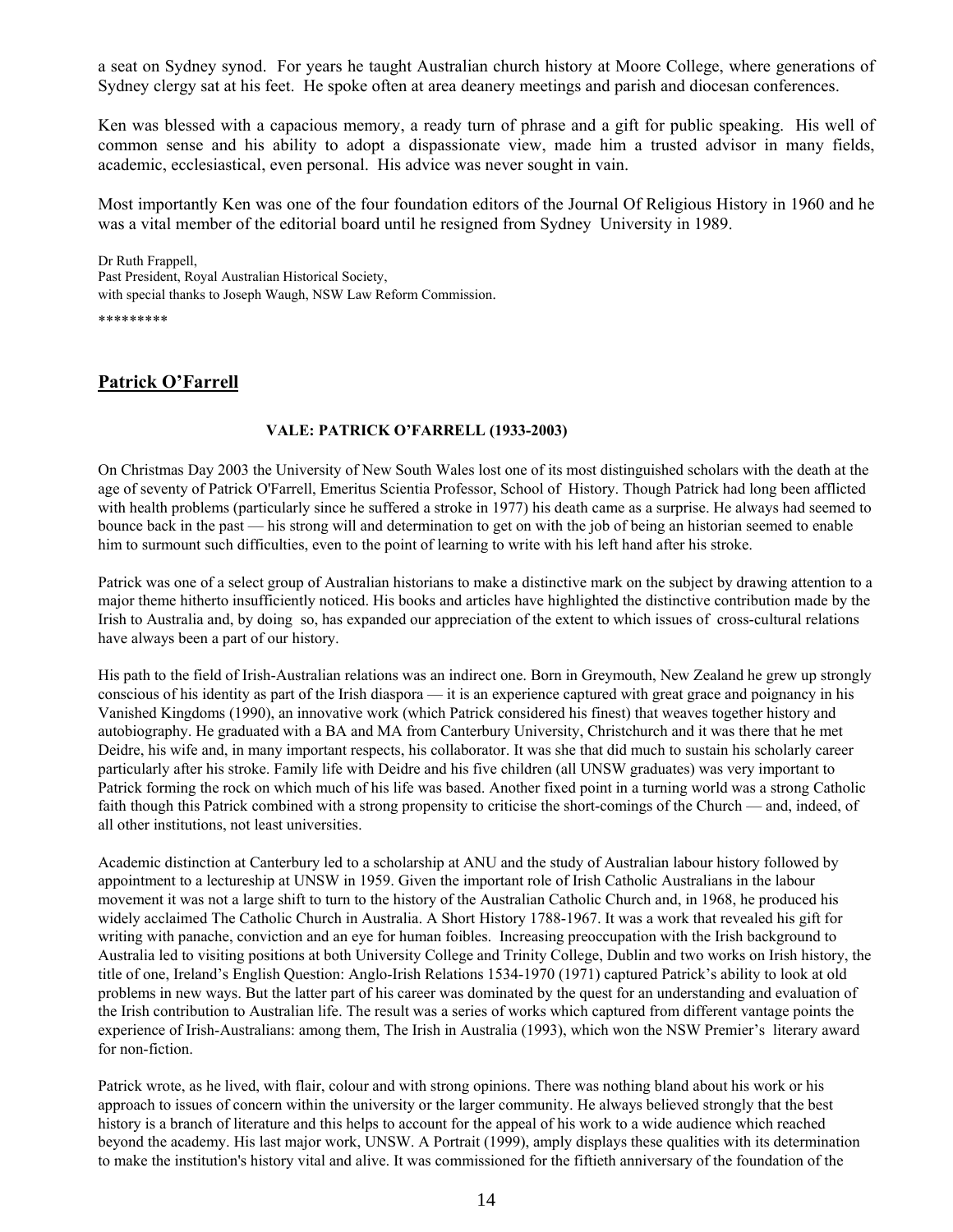university and, though Patrick's strong affection for the institution at which he spent his career is evident, it avoided the stolidly reverential tone that can afflict such official histories.

Patrick's contributions to the fields of Irish and Australian history were acknowledged by UNSW with his promotion to a personal chair at the early age of thirty-nine and, subsequently, to the first Scientia professorship to be held in the Faculty of Arts. His standing within Australian university life also received recognition though his election to the Australian Academy of the Humanities in 1976. Though retired he remained active in the profession and was at work on a book on the history of Australian sectarianism when he died — characteristically Patrick was at work until the end.

Acutely conscious of the disregard of religion by Australian historians, Patrick was one of the founding fathers of the *Journal of Religious History* and continued to serve on its Editorial Board to the time of his death

John Gascoigne Head, School of History University of New South Wales

\*\*\*\*\*\*\*\*\*\*

#### **Tony Cahill**

#### **A.E. Cahill (1933-2004) Editor of the** *Journal of Religious History***, 1986-1995.**

Anthony E. Cahill was the second editor of the *Journal of Religious History*, serving as joint editor with the foundation editor, Bruce Mansfield, in 1986 and 1987 and remaining at his post as sole editor until 1995. He was also review editor from 1978-84. During this period, the journal established itself as a major international journal in the field of religious history attracting the broad range of contributions across the spectrum of chronological, geographical and intellectual traditions which the founders of the journals had been keen to encourage. Over all these articles, Tony exercised his concentrated attention, eye for detail, and unfailing editorial courtesy. In one of his early issues. Tony worked his magic on my first publication, a version of my fourth-year honours thesis. I was as delighted by the appearance of this first article as any young historian is entitled to be, assuming that the faultless formatting of the references, the tidy flow of paragraphing and sentences, and the correct appearance of a muddle of languages and fonts, had appeared by the mechanical magic of the printing press. Not until taking over from Tony as editor of the journal in 1996 did I come to appreciate his skill at turning author's dross into published gold. In an age prior to electronic databases, and a direct link to the libraries of the world in every academic office, Tony would personally walk the shelves of Fisher library, doggedly tracking down stray references, checking dubious statements of fact, and minimising the challenges to an author's vanity by direct questioning of the references. Schooled in the older convention than the contribution of an editor should be invisible, Tony's contribution to the journal was most evident to those who benefited from it, his authors.

Through his work for the journal, Tony supported an extraordinary breadth of reading and scholarship. He seemed to have a working knowledge of everything relevant to the journal, or at least a commitment to mastering it in sufficient detail to shepherd an article into print. The weight of Tony's learning is well reflected in the stylish review of the entire field of Australian religious history published which he co-authored with J.D. Bollen, Bruce Mansfield and P. O'Farrell and which was published by the journal in 1981. He also prepared exemplary entries for the *Australian Dictionary of Biography* on Cardinal Moran, a perennial enthusiasm, Archbishop Roger Vaughan and others.

Tony was a gifted teacher and had the easy familiarity with twentieth-century European history which stemmed from his decades of experience in the classroom. His shouldering of an immense burden of junior undergraduate teaching load at the University of Sydney was something that he did not accept easily, but seemed nevertheless unwilling to avoid. It may be that Tony would be happiest to be remembered as an academic teacher and editor and would be keen to argue that the ranking of university teachers solely on the merit of their published work was a contradiction in a teaching institution. It was certainly as an editor and teacher that Tony seemed to be most comfortable and committed. It was certainly as an editor and teacher that Tony seemed to be most comfortable and committed.

Tony contributed to the development of the professional rise of the academic study of Australian Catholic history, the envy of other denominational histrians. His friend, Patrick O'Farrell, was there first, of course and taking up a lively position ever at odds with the perceived consensus. But Tony wrote a series of perceptive studies of Cardinal Moran, published variously in the *Journal of Religious History*, the *Australasian Catholic Record,* and in some occasional papers over a period of 40 years. This long series of published articles chart the contradictions and complexities of a significant figure in Australian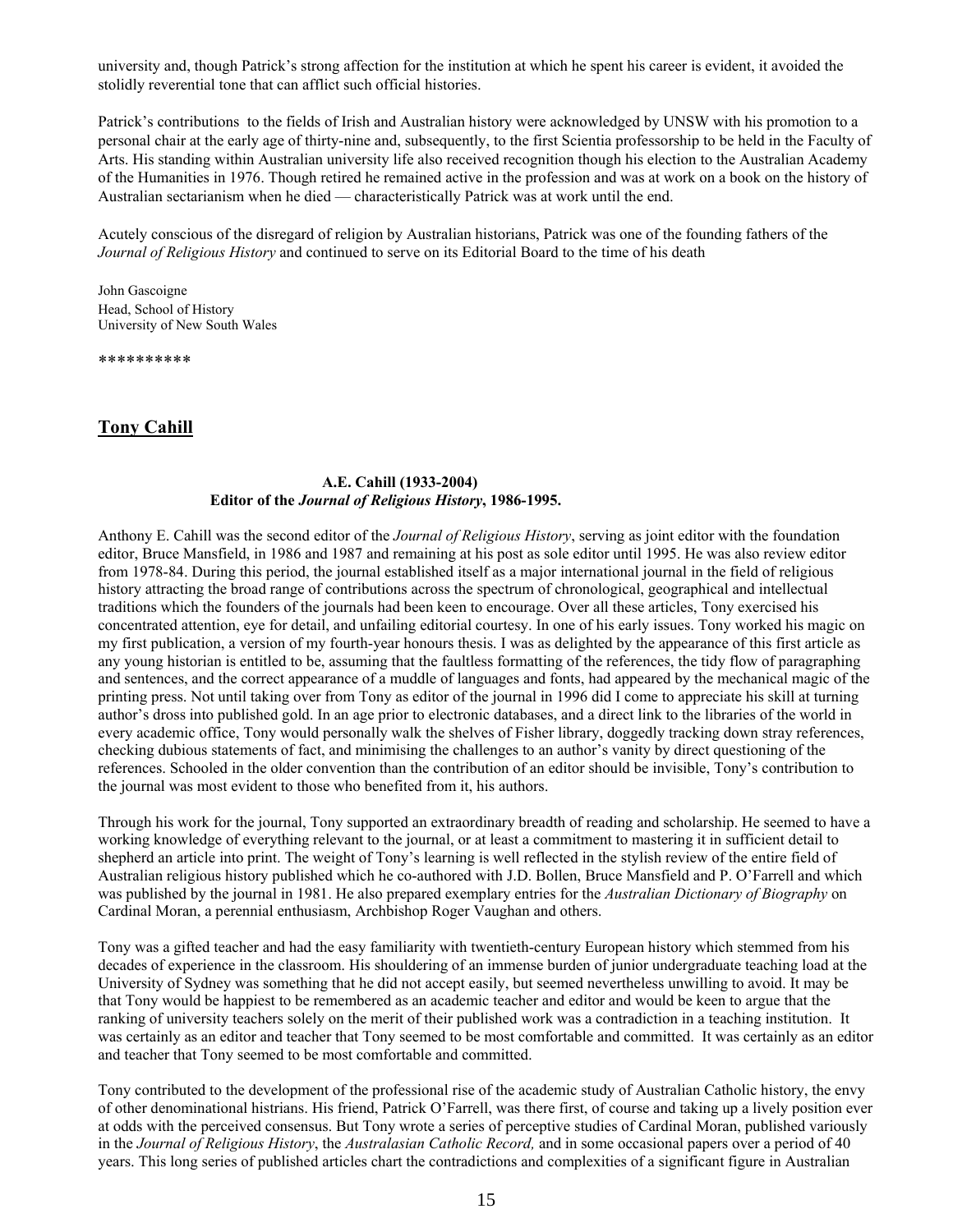history. In the paper which he contributed to the festschrift for Bruce Mansfield, which he edited, Tony referred to Pieter Geyl's depiction of the 'endless argument' of history writing, in which each generation produces their own version of its past. In Geyl's case, he was writing about Napoleon, but Tony went on to discuss the way in which Moran's profile had risen and fallen with national fashion. There have been many projected biographies of Moran, by Father Maurice O'Reilly and Bishop Eris O'Brien, as well as that always anticipated by Tony himself. Tony certainly felt bemused by attempts to elevate Moran to the status of Great Australian. But he was also not entirely happy with O'Farrell's characterization which saw him as a clerical pragmatist. Rather Tony saw Moran as a skilled politician who had both ideals and goals, a strong sense of social justice, and a justified ambition to set his mark upon his adopted society. 'Religion from Rome, politics from home' as Moran liked to quip.

Tony was a modest scholar, but modest perhaps in the sense of someone who would have appreciated more spontaneous recognition of his talents. A tall and powerful man who had been struck down with polio as a schoolboy, he seemed to maintain an unspoken rage about what the disease had done to him and the indignities and lack of independence which were its inevitable consequence. When finally forced by the ravages of post-polio syndrome to make use of a wheelchair, he seemed to be relieved, and said to me that in some ways it gave him more freedom. I know Tony meant to refer to a more physical independence, but I suspect he may also have referred to the final acceptance which it allowed him of his disability.

As the ranks of the founding members of the Association of the Journal of Religious History dwindled, Tony continued to demonstrate his loyalty to the Editors who succeeded him by continuing to attend annual meetings of the Association. On the last occasion he was in his wheel chair. He was a true friend of religious history, and the Society will miss him.

Hilary M. Carey Newcastle, NSW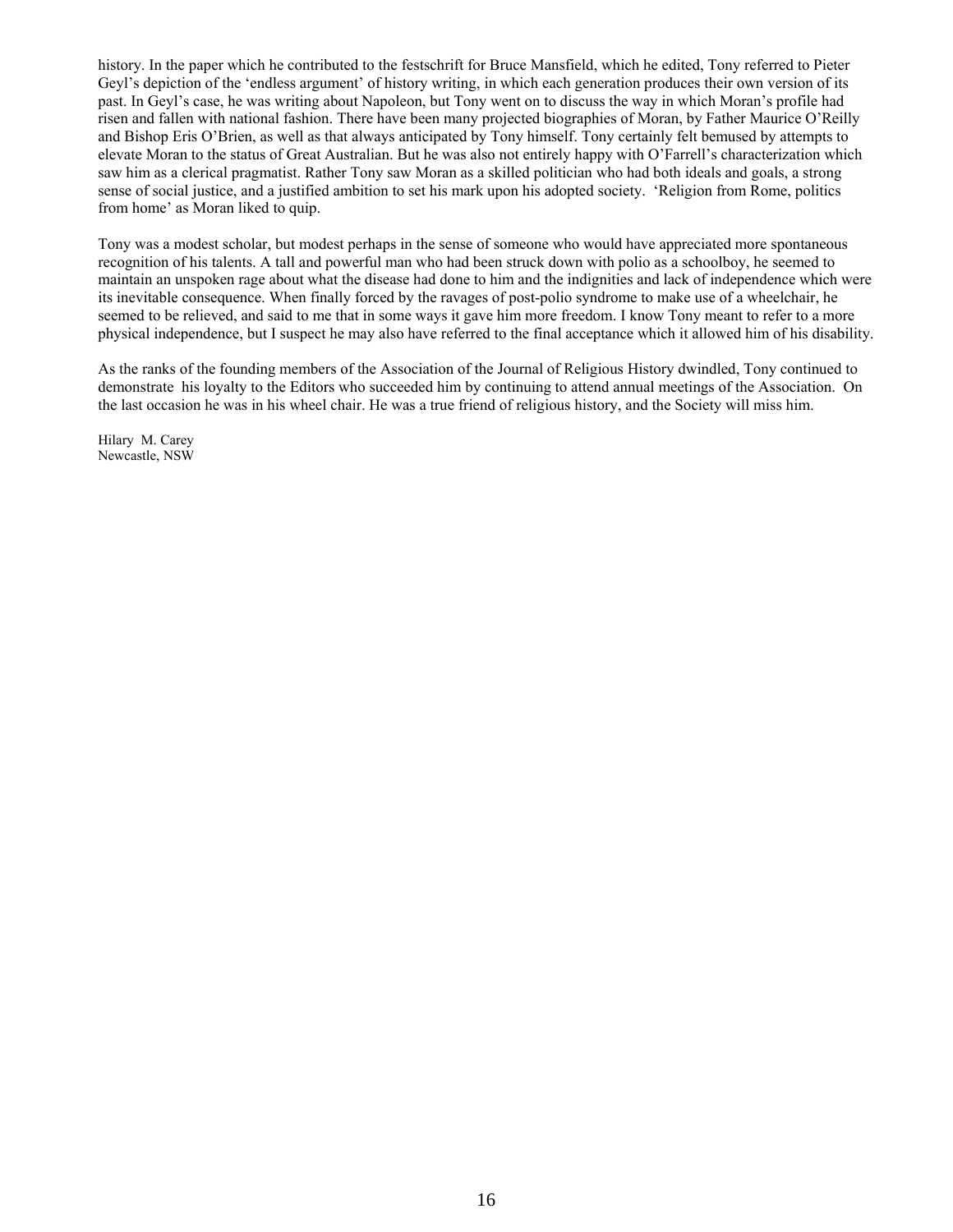# **Society for Religious History – Office Bearers 2003 - 2004**

**Presiden**t: Dr Hilary Carey, Department of History, Newcastle University, NSW 2308, Ph +61 2 4921 5209; fax+ 61 2 4921 6940; email: Hilary.Carey@newcastle.edu.au

**Convenor, Constitution Committee**: Dr Bruce Kaye, Anglican Synod

**Secretary**: Dr Judith Godden, University of Sydney

**Treasurer:** Assoc.Prof. John Gascoigne, University of New South Wales

**Newsletter Editor**: Dr Sophie McGrath, Australian Catholic University

## **State and International Correspondents**

\* New South Wales:

Dr Jennifer Clark, Department of History, University of New England, Armidale NSW 2351; ph: + 61 267 732127; email: jclark@metz.une.edu.au

\* New Zealand:

Dr Peter Lineham, Department of History, Albany Campus, Massey University, PB 102 - 904, North Shore MSC, Auckland, New Zealand; ph: +649 443 9687; fax: +64 9 443 9640; email: P.Lineham@massey.ac.nz

\* Queensland:

Professor P. Almond, Department of Studies in Religion, University of Queensland, Brisbane 4072; ph: +61 7 3365 2154; fax: +61 7 3365 3071; email: P.Almond@mailbox.uq.edu.au

\* South Australia:

Dr David Hilliard, Department of History, Flinders University, GPO Box 2100, Adelaide SA 5001; ph: +61 8 201 2225; fax: +61 8 201 2566; email:David.Hilliard@flinders.edu.au

\* Tasmania:

Dr Richard Ely, Department of History and Classics, University of Tasmania, GPO Box 252 – 281, Hobart; fax: +61 3 6226 2392; email:r.g.ely@utas.edu.au

\* United Kingdom:

Dr David Nash, History Department, Oxford Brookes Univeristy, Gipsey Lane Campus, Headington, Oxford OX3 OBP United Kingdom; ph: +44 1865 483584; fax: +44 1865 484082; email: dsnash@brookes.ac.uk

\* Victoria:

Dr Peter Sherlock, History Department, University of Melbourne, Victoria 3010; ph: +61 03 8344 4079; email: Sherlock@unimelb.edu.au

\* Western Australia

Dr Bill Leadbetter, Community Services and Social Sciences, Edith Cowan University, 2 Bradford Street, Mount Lawley WA 6050; ph:  $+61893702910$ ; email: w.leadbetter@cowan.edu.au